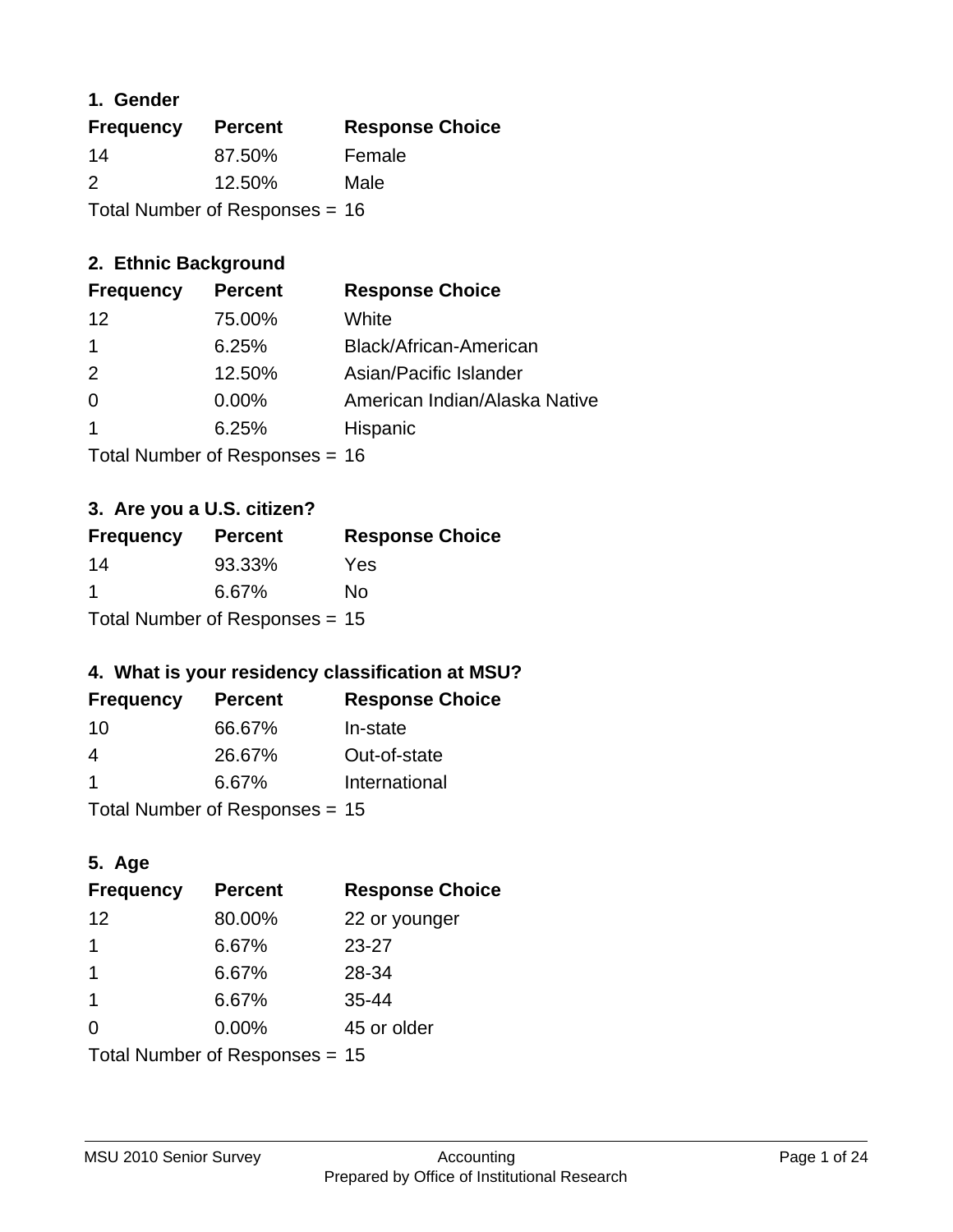**6. Has either of your parents received a bachelor's degree?**

| <b>Frequency</b>                 | <b>Percent</b> | <b>Response Choice</b> |
|----------------------------------|----------------|------------------------|
| 7                                | 46.67%         | Yes                    |
| 8                                | 53.33%         | No                     |
| Total Number of Responses $= 15$ |                |                        |

### **7. Has either of your parents received a degree from Murray State?**

| <b>Frequency</b>      | <b>Percent</b> | <b>Response Choice</b> |
|-----------------------|----------------|------------------------|
| $\boldsymbol{\Delta}$ | 26.67%         | Yes                    |
| 11                    | 73.33%         | No                     |

Total Number of Responses = 15

### **8. What was your original entry status to MSU?**

| <b>Frequency</b> | <b>Percent</b>                | <b>Response Choice</b>                           |
|------------------|-------------------------------|--------------------------------------------------|
| 8                | 53.33%                        | Freshman                                         |
| 3                | 20.00%                        | Transfer from community college/technical school |
| $\overline{4}$   | 26.67%                        | Transfer from 4-yr institution                   |
|                  | Tetal Nicoslope of Depressore |                                                  |

Total Number of Responses = 15

#### **9. If transfer student, how many credits were transferred?**

| <b>Frequency</b>            | <b>Percent</b> | <b>Response Choice</b> |
|-----------------------------|----------------|------------------------|
| -0                          | $0.00\%$       | 12 or fewer            |
| -4                          | 57.14%         | $13 - 30$              |
| 0                           | $0.00\%$       | $31 - 60$              |
| -3                          | 42.86%         | Over <sub>60</sub>     |
| Total Number of Despenses 7 |                |                        |

Total Number of Responses = 7

# **10. If transfer student, approximately what percent of your University Studies (general education) classes did you take at Murray State?**

| <b>Frequency</b>              | <b>Percent</b> | <b>Response Choice</b> |
|-------------------------------|----------------|------------------------|
| 4                             | 57.14%         | Under 25%              |
| -1                            | 14.29%         | 25-49%                 |
| -1                            | 14.29%         | 50-74%                 |
| -1                            | 14.29%         | 75-100%                |
| Total Number of Reconnege – 7 |                |                        |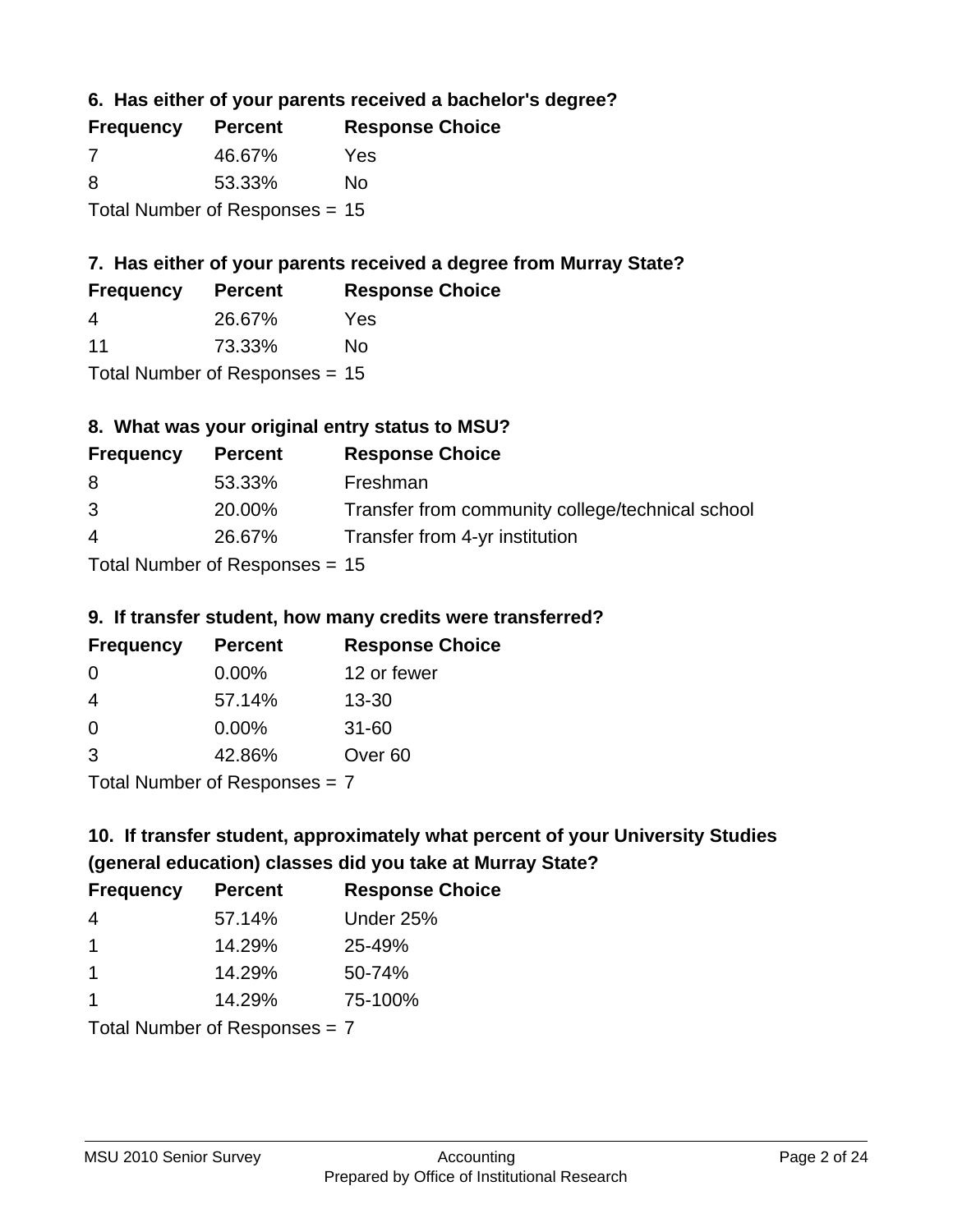#### **11. What has been your attendance status at MSU?**

| <b>Frequency</b>               | <b>Percent</b> | <b>Response Choice</b>     |
|--------------------------------|----------------|----------------------------|
| 14                             | 93.33%         | <b>Primarily full-time</b> |
| -1                             | 6.67%          | <b>Primarily part-time</b> |
| Total Number of Responses = 15 |                |                            |

### **12. In which Residential College are you a member?**

| <b>Frequency</b> | <b>Percent</b> | <b>Response Choice</b>            |
|------------------|----------------|-----------------------------------|
| 1                | 6.67%          | Do not know                       |
| 2                | 13.33%         | <b>Clark College</b>              |
| 0                | $0.00\%$       | <b>Elizabeth College</b>          |
| 0                | $0.00\%$       | <b>Franklin-Springer Colleges</b> |
| 3                | 20.00%         | <b>Hart College</b>               |
| 3                | 20.00%         | <b>Hester College</b>             |
| 3                | 20.00%         | <b>Regents College</b>            |
|                  | 6.67%          | <b>Richmond College</b>           |
|                  | 13.33%         | <b>White College</b>              |
|                  |                |                                   |

Total Number of Responses = 15

### **13. Have you ever received any type of Financial Aid while at MSU? (Scholarships, grants, work-study, etc.)**

| <b>Frequency</b> | <b>Percent</b>              | <b>Response Choice</b> |
|------------------|-----------------------------|------------------------|
| 13               | 86.67%                      | Yes                    |
| 2                | 13.33%                      | No                     |
|                  | Tatal Massakan af Dagmannar |                        |

Total Number of Responses = 15

# **14. What degree are you seeking at this time?**

| <b>Frequency</b> | <b>Percent</b>                   | <b>Response Choice</b> |
|------------------|----------------------------------|------------------------|
| 0                | $0.00\%$                         | Associate              |
| 15               | 100.00%                          | <b>Baccalaureate</b>   |
|                  | Total Number of Responses = $15$ |                        |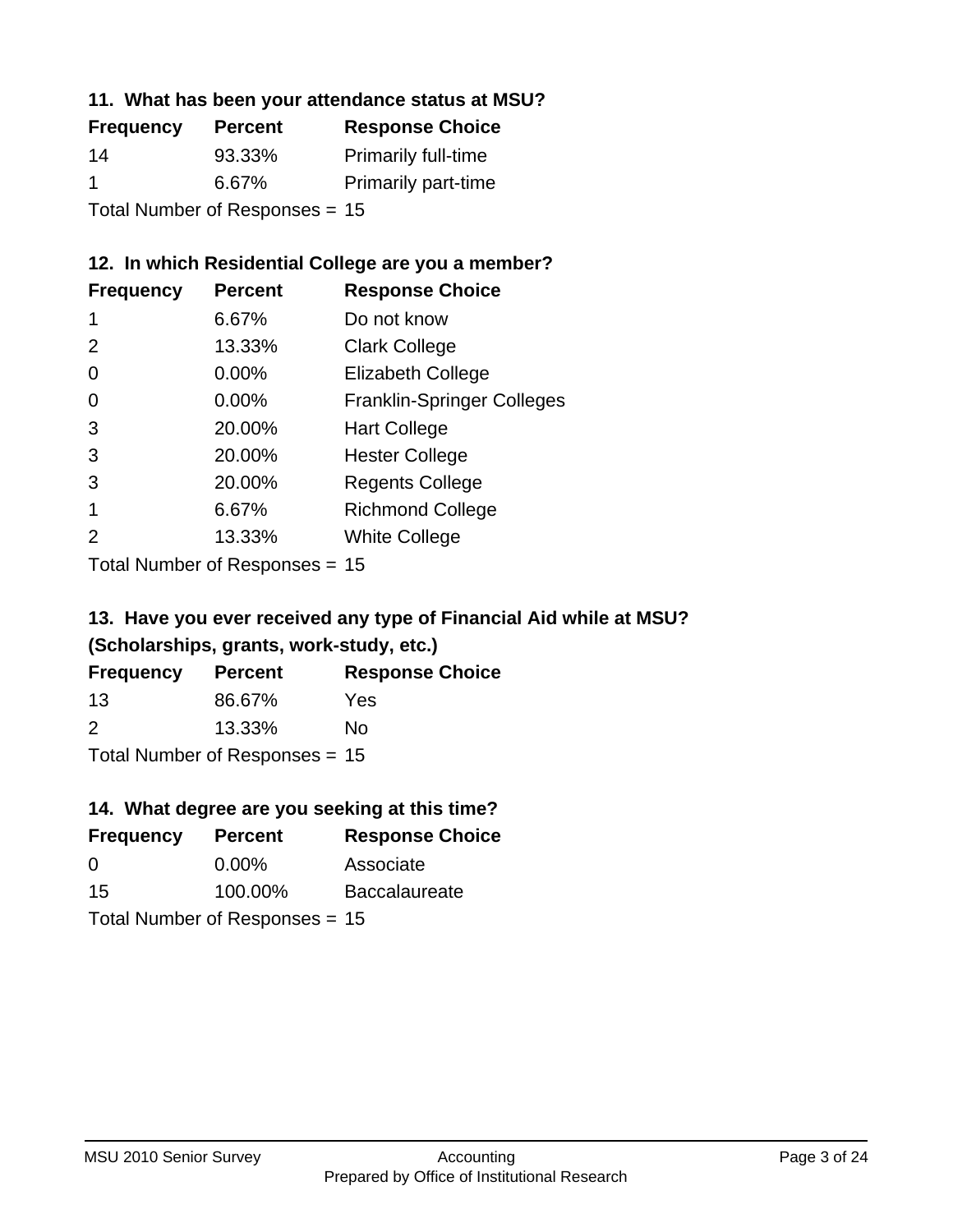**15. How many years will it take you to complete your degree from the point of your initial enrollment in college (including any time at a previous institution)?**

| <b>Frequency</b> | <b>Percent</b> | <b>Response Choice</b> |
|------------------|----------------|------------------------|
| $\Omega$         | 0.00%          | Two                    |
| $\overline{1}$   | 6.67%          | <b>Three</b>           |
| 6                | 40.00%         | Four                   |
| 5                | 33.33%         | Five                   |
| 2                | 13.33%         | <b>Six</b>             |
| 1                | 6.67%          | More than six          |
|                  |                |                        |

Total Number of Responses = 15

#### **16. In what range does your grade point average fall?**

| <b>Frequency</b> | <b>Percent</b> | <b>Response Choice</b> |
|------------------|----------------|------------------------|
|                  | 6.67%          | $2.00 - 2.50$          |
|                  | 6.67%          | $2.51 - 3.00$          |
| -5               | 33.33%         | $3.01 - 3.50$          |
| 8                | 53.33%         | $3.51 - 4.00$          |
|                  |                |                        |

Total Number of Responses = 15

### **They are used to sort the data, and do not appear in this table Questions 17 and 18 relate to department and program information.**

#### **19. For what purpose did you enroll at MSU?**

| <b>Frequency</b> | <b>Percent</b>                 | <b>Response Choice</b>                    |
|------------------|--------------------------------|-------------------------------------------|
| 0                | $0.00\%$                       | To receive an associate degree            |
| 15               | 100.00%                        | To receive a baccalaureate degree         |
| $\overline{0}$   | $0.00\%$                       | To take a few job related courses         |
| $\Omega$         | 0.00%                          | To transfer to another college/university |
|                  | Total Number of Responses - 15 |                                           |

Total Indiffunction Responses =  $15$ 

# **20. What is the highest degree you eventually hope to receive?**

| <b>Frequency</b> | <b>Percent</b>                  | <b>Response Choice</b> |
|------------------|---------------------------------|------------------------|
| 0                | 0.00%                           | Associate              |
| $\overline{4}$   | 26.67%                          | <b>Baccalaureate</b>   |
| 9                | 60.00%                          | Graduate               |
| 2                | 13.33%                          | Professional           |
|                  | $Total Number of Denonose = 15$ |                        |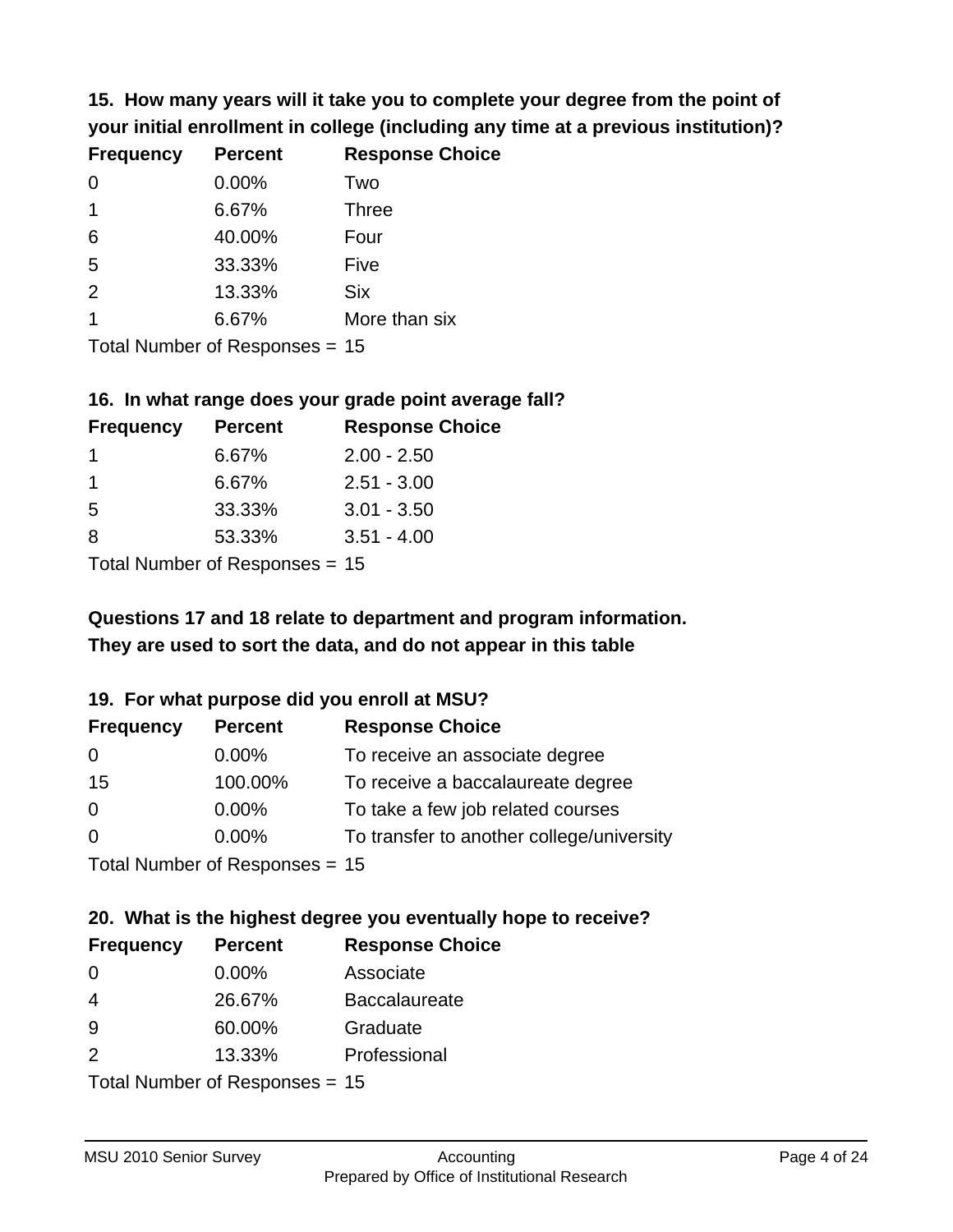#### **21. Which best describes your situation?**

| <b>Frequency</b> | <b>Percent</b> | <b>Response Choice</b>               |
|------------------|----------------|--------------------------------------|
| 10               | 66.67%         | Did not change major/area            |
| 0                | $0.00\%$       | Did not initially declare major/area |
| -5               | 33.33%         | Changed major/area                   |
|                  |                |                                      |

Total Number of Responses = 15

### **22. While school was in session during the past year, how many hours per week, on average, did you work for pay?**

| <b>Frequency</b> | <b>Percent</b> | <b>Response Choice</b> |
|------------------|----------------|------------------------|
| 5                | 33.33%         | Did not work           |
| $\mathbf 1$      | 6.67%          | Worked 1-10 hrs        |
| 5                | 33.33%         | Worked 11-20 hrs       |
| $\mathbf 1$      | 6.67%          | Worked 21-30 hrs       |
| $\mathbf 1$      | 6.67%          | Worked 31-40 hrs       |
| 2                | 13.33%         | Worked over 40 hrs     |
|                  |                |                        |

Total Number of Responses = 15

#### **23. For the most part, were classes offered at times convenient to you?**

| <b>Frequency</b> | <b>Percent</b>                 | <b>Response Choice</b> |
|------------------|--------------------------------|------------------------|
| 12               | 80.00%                         | <b>Yes</b>             |
| 3                | 20.00%                         | No.                    |
|                  | Total Number of Responses = 15 |                        |

#### **24. If no, what time would you have preferred?**

| <b>Frequency</b> | <b>Percent</b>                  | <b>Response Choice</b> |
|------------------|---------------------------------|------------------------|
| $\Omega$         | $0.00\%$                        | Late afternoon         |
| -1               | 50.00%                          | Evening                |
| $\Omega$         | $0.00\%$                        | Weekend                |
| -1               | 50.00%                          | During the day         |
|                  | Total Number of Responses $= 2$ |                        |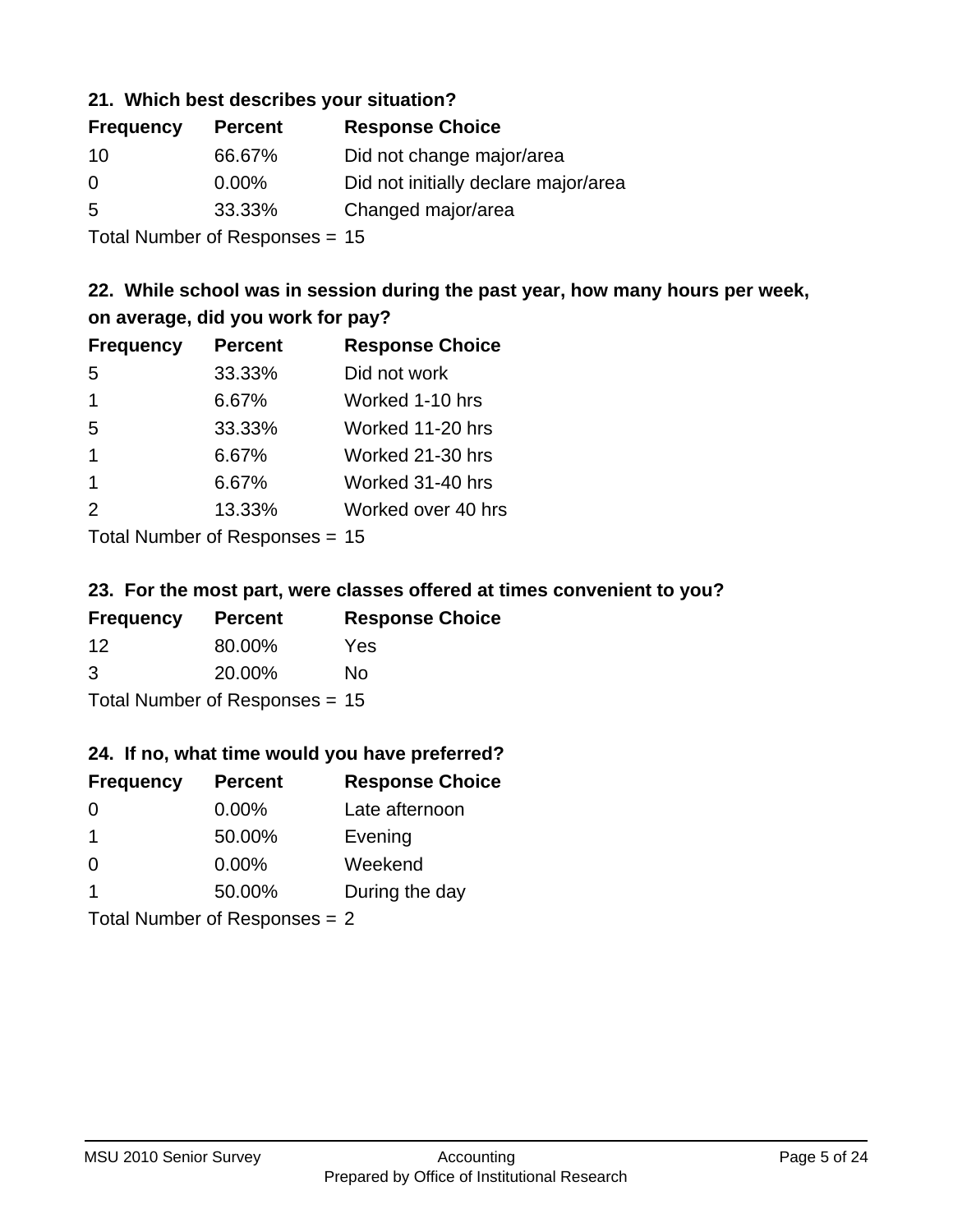# **25. Which best describes the location where you completed the majority of your**

| <b>Frequency</b> | <b>Percent</b>             | <b>Response Choice</b> |
|------------------|----------------------------|------------------------|
| 14               | 93.33%                     | <b>Murray</b>          |
| $\Omega$         | 0.00%                      | Paducah                |
| $\Omega$         | 0.00%                      | Ft. Campbell           |
| $\Omega$         | 0.00%                      | Madisonville           |
| $\overline{0}$   | 0.00%                      | Hopkinsville           |
| 0                | 0.00%                      | Henderson              |
| $\overline{0}$   | 0.00%                      | On the Internet        |
| 1                | 6.67%                      | Other                  |
|                  | Total Number of Deepersoon |                        |

Total Number of Responses = 15

**coursework?**

### **26. Did you take any online courses while at Murray State?**

| <b>Frequency</b> | <b>Percent</b>                 | <b>Response Choice</b> |
|------------------|--------------------------------|------------------------|
| -7               | 46.67%                         | Yes                    |
| -8               | 53.33%                         | No                     |
|                  | Total Number of Responses = 15 |                        |

### **27. Did it take you an extra semester or more to complete degree requirements at Murray State?**

| <b>Frequency</b>                 | <b>Percent</b> | <b>Response Choice</b> |  |
|----------------------------------|----------------|------------------------|--|
| 7                                | 46.67%         | Yes                    |  |
| 8                                | 53.33%         | No                     |  |
| Total Number of Responses = $15$ |                |                        |  |

**28. If yes, why did it take you an extra semester or more?**

| ZO. II YES, WITY UIU IL LANE YOU AN EXITA SENTESTER OF HIDTE! |                               |                                                              |  |
|---------------------------------------------------------------|-------------------------------|--------------------------------------------------------------|--|
| <b>Frequency</b>                                              | <b>Percent</b>                | <b>Response Choice</b>                                       |  |
| $\mathbf{1}$                                                  | 14.29%                        | Work obligation limited my enrollment.                       |  |
| $\overline{0}$                                                | $0.00\%$                      | Family obligations limited my enrollment.                    |  |
| $\overline{0}$                                                | $0.00\%$                      | Tuition and other costs of attendance limited my enrollment. |  |
| $\mathbf{1}$                                                  | 14.29%                        | A decision to change majors added to my requirements.        |  |
| $\mathbf{1}$                                                  | 14.29%                        | A required course or courses were not offered.               |  |
| $\overline{0}$                                                | $0.00\%$                      | Credits were lost transferring to Murray State.              |  |
| $\overline{4}$                                                | 57.14%                        | Other                                                        |  |
|                                                               | $Total Number of Denance = 7$ |                                                              |  |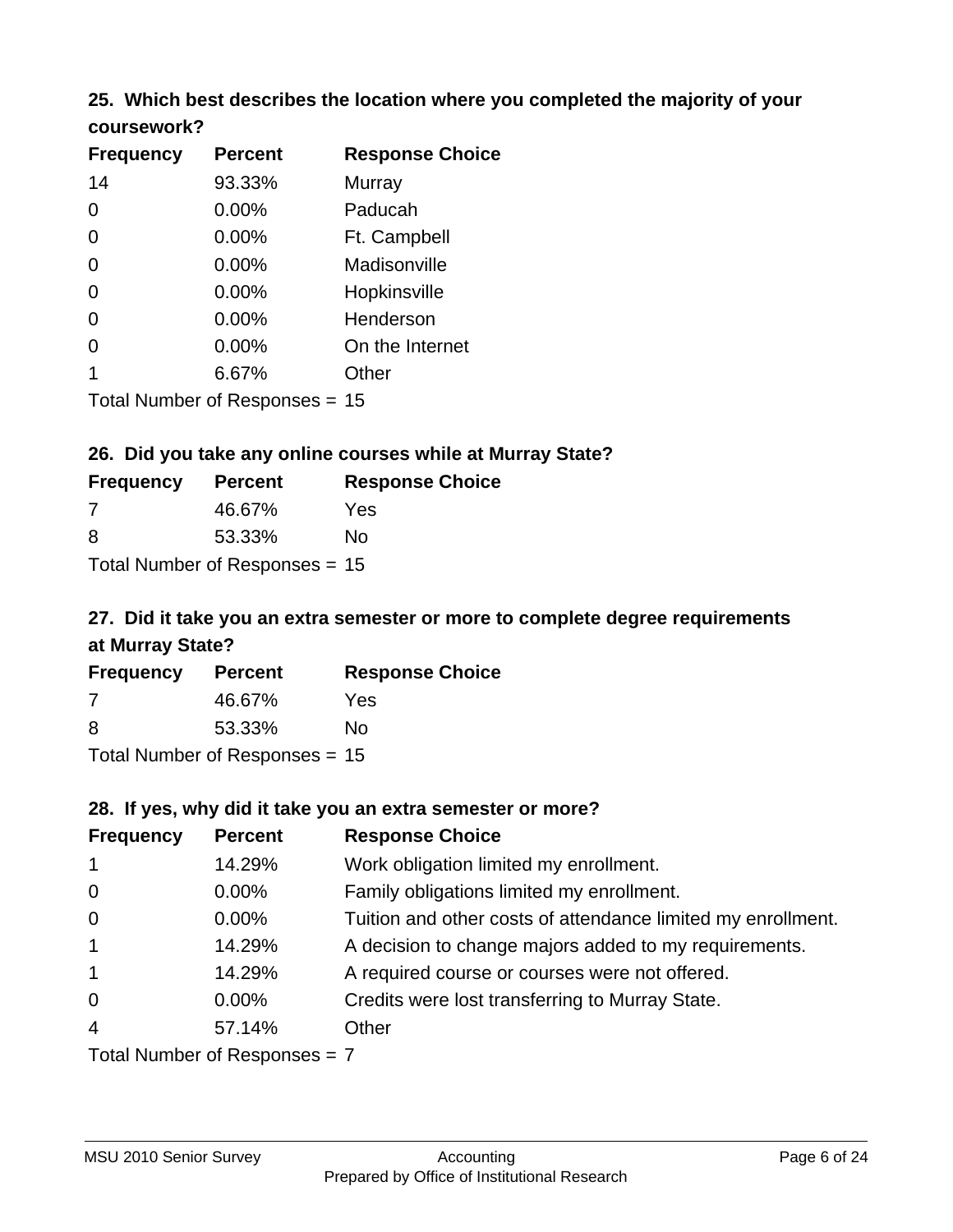### **29. Did you have trouble getting any course(s) you needed while at Murray State?**

| <b>Frequency</b> | <b>Percent</b>                   | <b>Response Choice</b> |
|------------------|----------------------------------|------------------------|
| -5               | 33.33%                           | Yes                    |
| 10               | 66.67%                           | Nο                     |
|                  | Total Number of Responses $= 15$ |                        |

### **30. If yes, why did you have trouble getting the course?**

| <b>Frequency</b> | <b>Percent</b> | <b>Response Choice</b>                                |
|------------------|----------------|-------------------------------------------------------|
| 3                | 60.00%         | Not offered the semester I needed it.                 |
| $\overline{1}$   | 20.00%         | Not offered at hours convenient to my work schedule.  |
| $\mathbf{1}$     | 20.00%         | Not offered at hours suitable for my school schedule. |
| $\overline{0}$   | $0.00\%$       | All course sections were closed.                      |
| $\overline{0}$   | $0.00\%$       | I was unaware of the prerequisites for the course.    |
|                  |                |                                                       |

Total Number of Responses = 5

### **31. Which statement best describes your experience with off-campus coop/internship?**

| <b>Frequency</b> | <b>Percent</b> | <b>Response Choice</b>             |
|------------------|----------------|------------------------------------|
| 9                | 60.00%         | Cannot judge, I did not have one.  |
| 5                | 33.33%         | My experience was very valuable.   |
| $\Omega$         | $0.00\%$       | My experience was valuable.        |
| -1               | 6.67%          | My experience was of little value. |
| $\Omega$         | 0.00%          | My experience was of no value.     |
|                  |                |                                    |

Total Number of Responses = 15

# **32. Which statement best describes your experience with on-campus faculty-directed research, scholarly, or creative project?**

| <b>Frequency</b> | <b>Percent</b>            | <b>Response Choice</b>             |
|------------------|---------------------------|------------------------------------|
| 13               | 86.67%                    | Cannot judge; I did not have one.  |
| 2                | 13.33%                    | My experience was very valuable.   |
| $\Omega$         | 0.00%                     | My experience was valuable.        |
| $\Omega$         | 0.00%                     | My experience was of little value. |
| $\Omega$         | 0.00%                     | My experience was of no value.     |
|                  | Total Number of Despenses |                                    |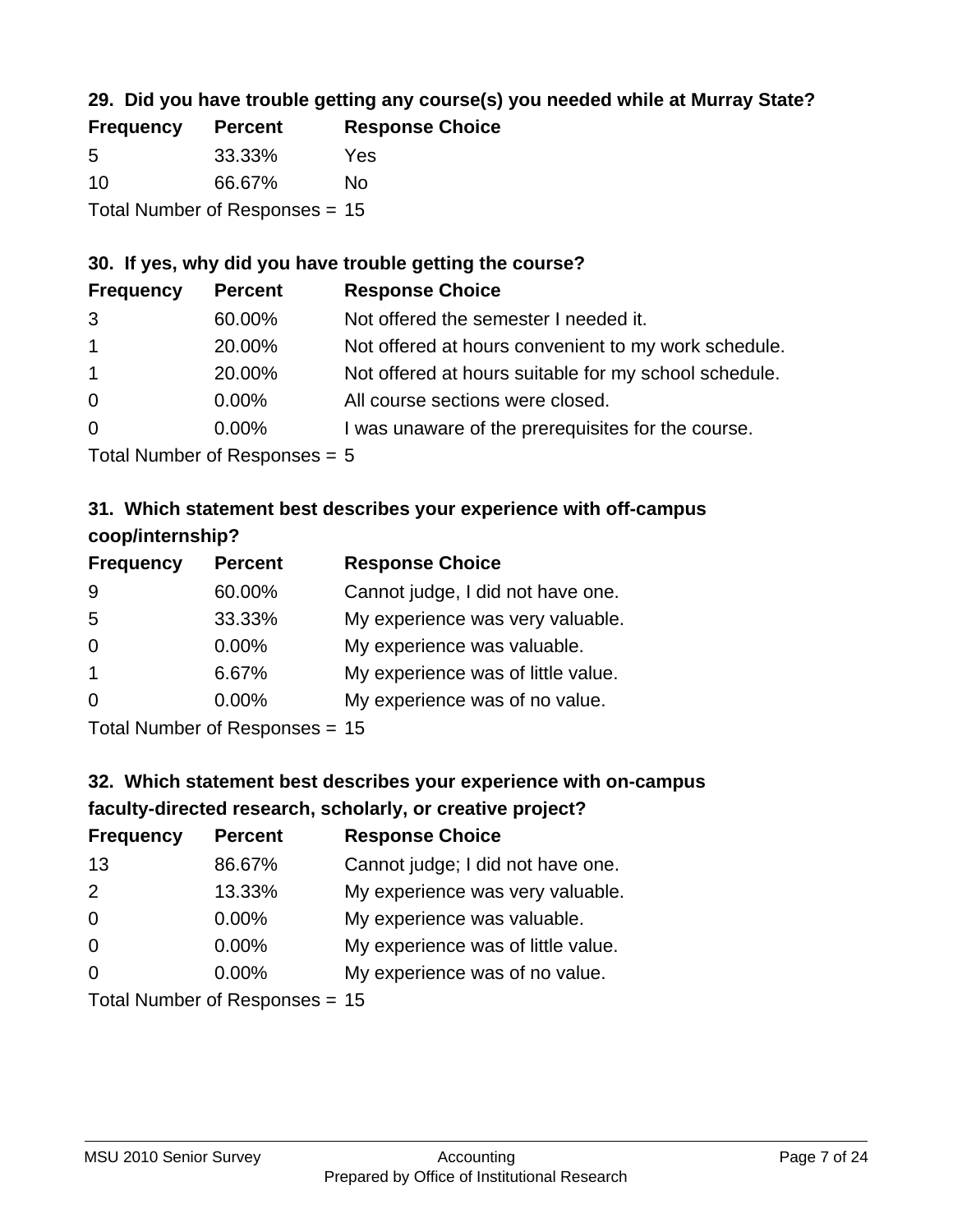#### **33. Which statement best describes your experience with academic advising in your major/area?**

| $\cdots$ your mapproved. |                |                                                       |  |
|--------------------------|----------------|-------------------------------------------------------|--|
| <b>Frequency</b>         | <b>Percent</b> | <b>Response Choice</b>                                |  |
| 0                        | $0.00\%$       | Cannot judge; I did not make use of the opportunity.  |  |
| 13                       | 86.67%         | I was satisfied with information my adviser provided. |  |
| 2                        | 13.33%         | Advice was inaccurate, incomplete, or misleading.     |  |
| $\Omega$                 | $0.00\%$       | My adviser was not available.                         |  |
|                          |                |                                                       |  |

Total Number of Responses = 15

### **For questions 34-48, indicate the extent to which you were satisfied.**

| 34. Class size relative to type of course |  |  |  |  |  |  |  |  |
|-------------------------------------------|--|--|--|--|--|--|--|--|
|-------------------------------------------|--|--|--|--|--|--|--|--|

| <b>Frequency</b>                | <b>Percent</b> | <b>Response Choice</b> |  |
|---------------------------------|----------------|------------------------|--|
| -9                              | 60.00%         | Very satisfied         |  |
| 6                               | 40.00%         | Satisfied              |  |
| $\Omega$                        | $0.00\%$       | <b>Dissatisfied</b>    |  |
| $\Omega$                        | 0.00%          | Very dissatisfied      |  |
| Total Number of Responses $-15$ |                |                        |  |

Total Number of Responses = 15

### **35. Out-of-class availability of faculty**

| <b>Frequency</b> | <b>Percent</b>                   | <b>Response Choice</b> |
|------------------|----------------------------------|------------------------|
| 5                | 33.33%                           | Very satisfied         |
| 10               | 66.67%                           | Satisfied              |
| $\Omega$         | $0.00\%$                         | <b>Dissatisfied</b>    |
| $\Omega$         | $0.00\%$                         | Very dissatisfied      |
|                  | $Total Number of Doepopose = 45$ |                        |

Total Number of Responses = 15

### **36. Effectiveness of your high school preparation for college work**

| <b>Frequency</b> | <b>Percent</b>                 | <b>Response Choice</b> |
|------------------|--------------------------------|------------------------|
| 3                | 20.00%                         | Very satisfied         |
| 9                | 60.00%                         | Satisfied              |
| 3                | 20.00%                         | <b>Dissatisfied</b>    |
| $\Omega$         | $0.00\%$                       | Very dissatisfied      |
|                  | Total Number of Responses = 15 |                        |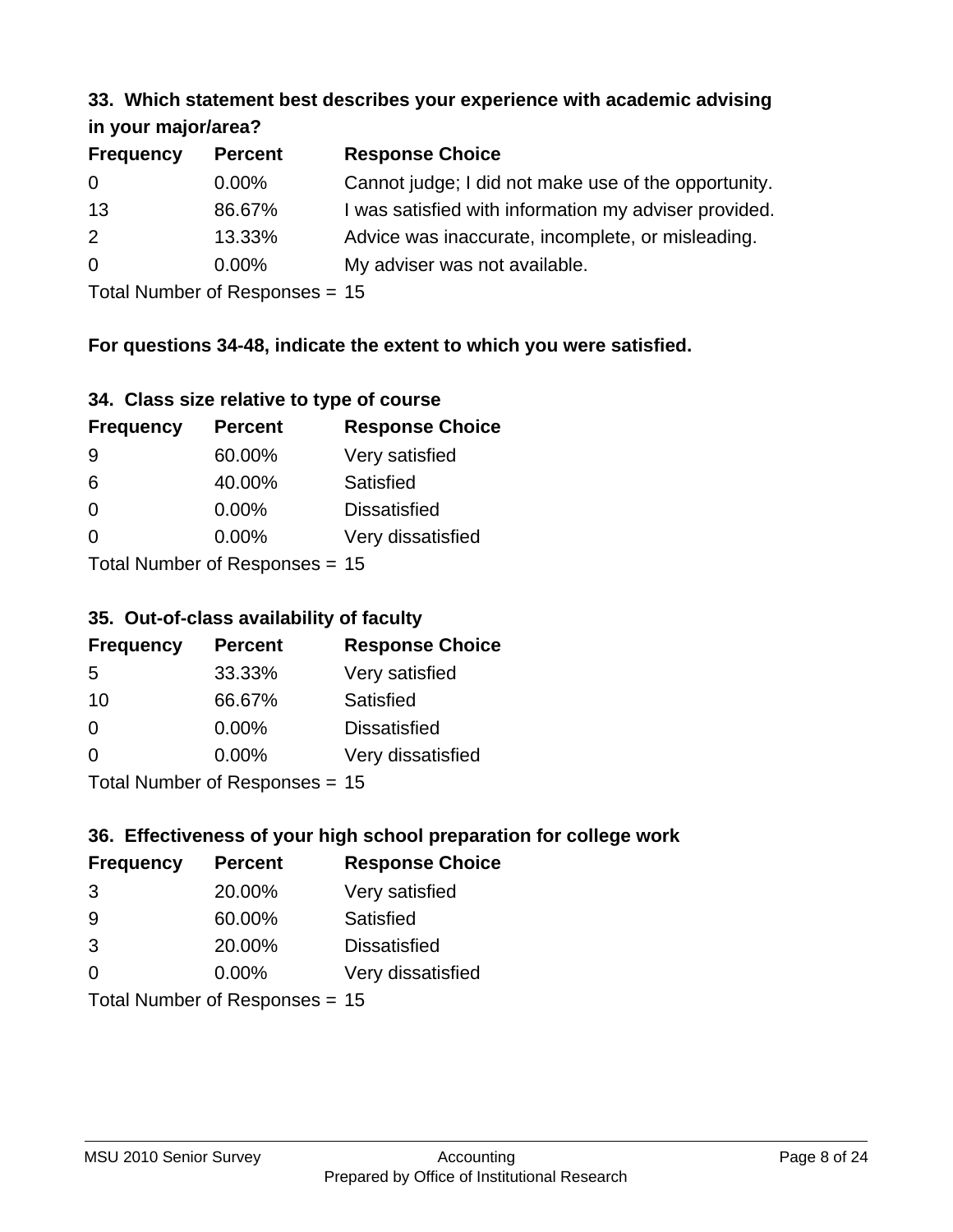### **37. Fairness of faculty in their treatment of individual students**

| <b>Frequency</b> | <b>Percent</b> | <b>Response Choice</b> |
|------------------|----------------|------------------------|
| $\mathcal{P}$    | 13.33%         | Very satisfied         |
| 12               | 80.00%         | Satisfied              |
| -1               | 6.67%          | <b>Dissatisfied</b>    |
| 0                | $0.00\%$       | Very dissatisfied      |
|                  |                |                        |

Total Number of Responses = 15

#### **38. Overall quality of instruction at Murray State**

| <b>Frequency</b> | <b>Percent</b> | <b>Response Choice</b> |
|------------------|----------------|------------------------|
| 2                | 13.33%         | Very satisfied         |
| 13               | 86.67%         | Satisfied              |
| $\Omega$         | 0.00%          | <b>Dissatisfied</b>    |
| $\Omega$         | 0.00%          | Very dissatisfied      |
|                  |                |                        |

Total Number of Responses = 15

### **39. Quality of instruction in University Studies (General Education) courses**

| <b>Frequency</b> | <b>Percent</b>            | <b>Response Choice</b> |
|------------------|---------------------------|------------------------|
|                  | 6.67%                     | Very satisfied         |
| 13               | 86.67%                    | Satisfied              |
| 1                | 6.67%                     | <b>Dissatisfied</b>    |
| $\Omega$         | 0.00%                     | Very dissatisfied      |
|                  | Total Number of Desponses |                        |

Total Number of Responses = 15

#### **40. Quality of instruction in your major**

| <b>Frequency</b> | <b>Percent</b>                 | <b>Response Choice</b> |
|------------------|--------------------------------|------------------------|
| 9                | 60.00%                         | Very satisfied         |
| 6                | 40.00%                         | Satisfied              |
| $\Omega$         | $0.00\%$                       | <b>Dissatisfied</b>    |
| $\Omega$         | $0.00\%$                       | Very dissatisfied      |
|                  | Total Number of Responses = 15 |                        |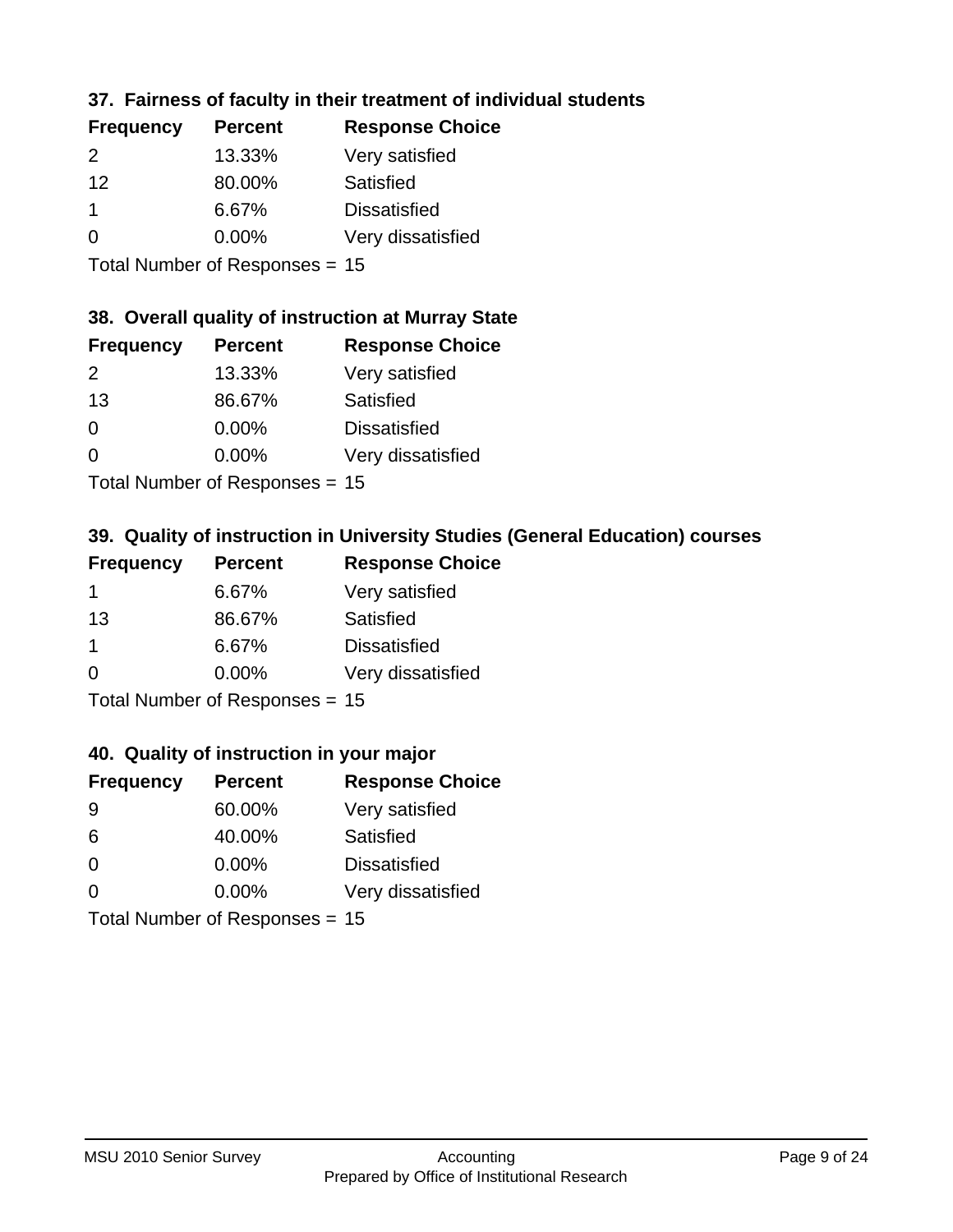### **41. Clarity of program objectives in your major**

| <b>Frequency</b> | <b>Percent</b> | <b>Response Choice</b> |
|------------------|----------------|------------------------|
| .5               | 33.33%         | Very satisfied         |
| 10               | 66.67%         | Satisfied              |
| $\Omega$         | 0.00%          | <b>Dissatisfied</b>    |
| $\Omega$         | 0.00%          | Very dissatisfied      |
|                  |                |                        |

Total Number of Responses = 15

#### **42. Intellectual challenge of the academic program**

| <b>Frequency</b> | <b>Percent</b> | <b>Response Choice</b> |
|------------------|----------------|------------------------|
| 8                | 53.33%         | Very satisfied         |
| 7                | 46.67%         | Satisfied              |
| $\Omega$         | 0.00%          | <b>Dissatisfied</b>    |
| $\Omega$         | 0.00%          | Very dissatisfied      |
|                  |                |                        |

Total Number of Responses = 15

### **43. Encouragement and information from your major department for employment after graduation**

| <b>Frequency</b> | <b>Percent</b>              | <b>Response Choice</b> |
|------------------|-----------------------------|------------------------|
| 10               | 66.67%                      | Very satisfied         |
| 5                | 33.33%                      | Satisfied              |
| 0                | $0.00\%$                    | <b>Dissatisfied</b>    |
| $\Omega$         | 0.00%                       | Very dissatisfied      |
|                  | Tatal Massakan af Dagmannar |                        |

Total Number of Responses = 15

# **44. Availability of opportunities to engage in a faculty-mentored research,**

### **scholarly, or creative project in your area of study/interest**

| <b>Frequency</b> | <b>Percent</b> | <b>Response Choice</b> |
|------------------|----------------|------------------------|
| 2                | 14.29%         | Very satisfied         |
| 9                | 64.29%         | Satisfied              |
| 3                | 21.43%         | <b>Dissatisfied</b>    |
| $\Omega$         | 0.00%          | Very dissatisfied      |
|                  |                |                        |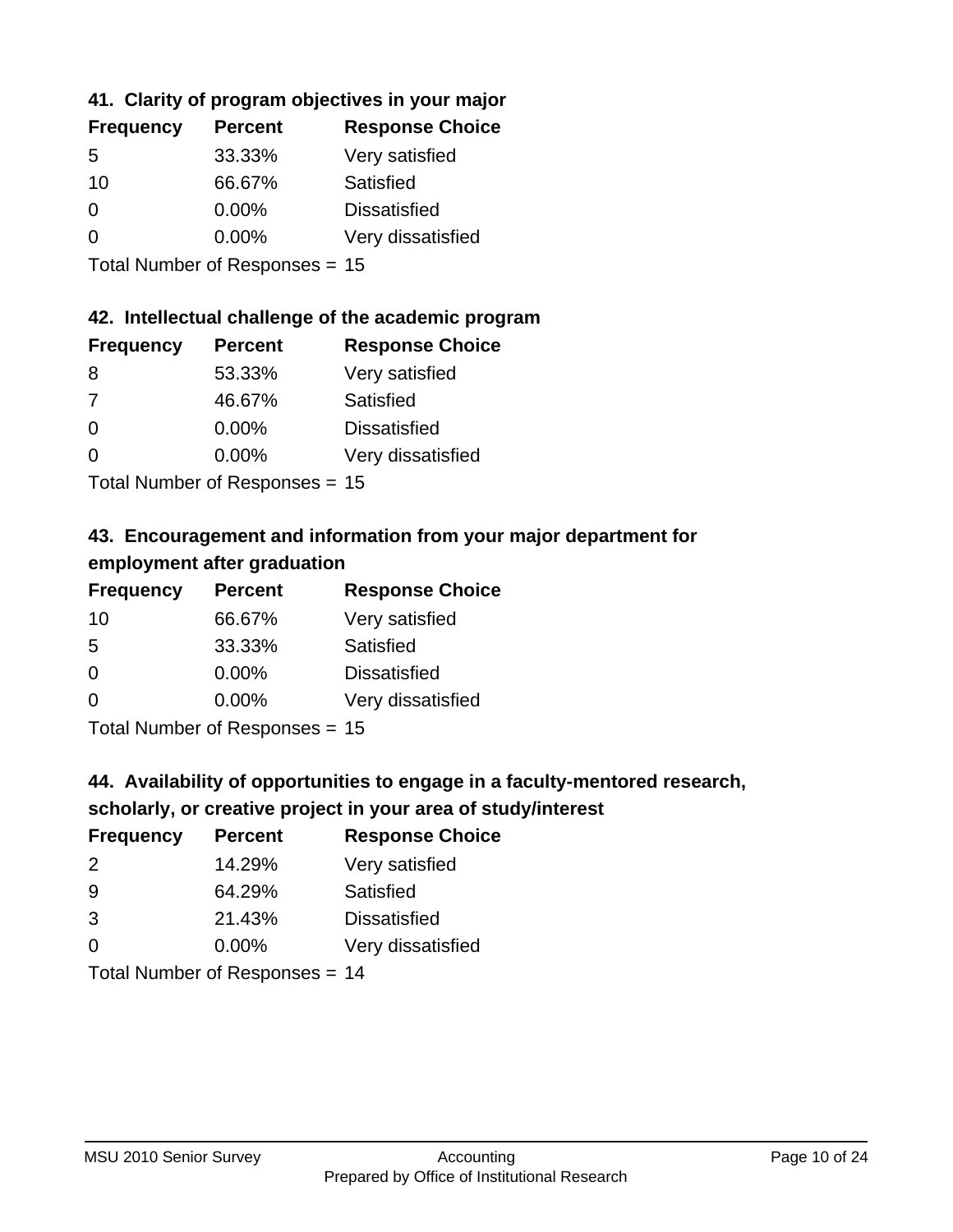#### **45. Library hours**

| <b>Frequency</b> | <b>Percent</b> | <b>Response Choice</b> |
|------------------|----------------|------------------------|
| 3                | 20.00%         | Very satisfied         |
| 10               | 66.67%         | Satisfied              |
| 2                | 13.33%         | <b>Dissatisfied</b>    |
| 0                | 0.00%          | Very dissatisfied      |
|                  |                |                        |

Total Number of Responses = 15

### **46. Effectiveness of library personnel in meeting your information needs**

| <b>Frequency</b> | <b>Percent</b> | <b>Response Choice</b> |
|------------------|----------------|------------------------|
| $\mathcal{P}$    | 13.33%         | Very satisfied         |
| 13               | 86.67%         | Satisfied              |
| $\Omega$         | 0.00%          | <b>Dissatisfied</b>    |
| $\Omega$         | 0.00%          | Very dissatisfied      |
|                  |                |                        |

Total Number of Responses = 15

#### **47. Access to library resources on hand**

| <b>Frequency</b> | <b>Percent</b>                  | <b>Response Choice</b> |
|------------------|---------------------------------|------------------------|
| $\mathcal{P}$    | 13.33%                          | Very satisfied         |
| 12               | 80.00%                          | Satisfied              |
| -1               | 6.67%                           | <b>Dissatisfied</b>    |
| $\Omega$         | $0.00\%$                        | Very dissatisfied      |
|                  | $Total Number of Doonono0 = 4E$ |                        |

Total Number of Responses = 15

#### **48. Electronic access to library resources**

| <b>Frequency</b> | <b>Percent</b>                 | <b>Response Choice</b> |
|------------------|--------------------------------|------------------------|
| 5                | 33.33%                         | Very satisfied         |
| 8                | 53.33%                         | Satisfied              |
| 2                | 13.33%                         | <b>Dissatisfied</b>    |
| $\Omega$         | $0.00\%$                       | Very dissatisfied      |
|                  | Total Number of Responses = 15 |                        |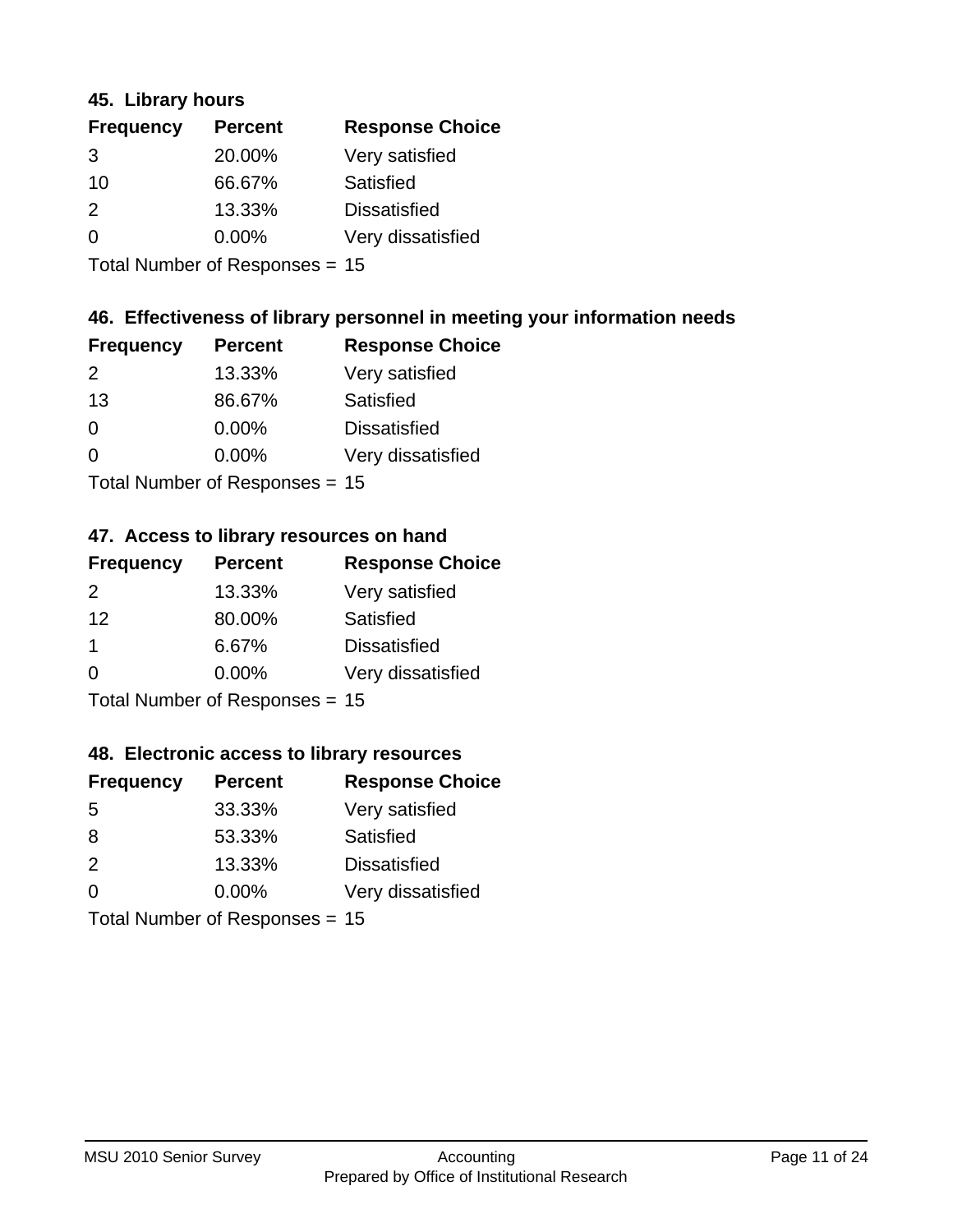**was in helping you achieve these goals. For questions 49-55, please indicate how effective University Studies at MSU** 

### **49. Writing Skills**

| <b>Frequency</b> | <b>Percent</b>                 | <b>Response Choice</b> |
|------------------|--------------------------------|------------------------|
| $\mathcal{P}$    | 14.29%                         | Very effective         |
| 11               | 78.57%                         | Effective              |
| $\overline{1}$   | 7.14%                          | Ineffective            |
| $\Omega$         | $0.00\%$                       | Very ineffective       |
|                  | Total Number of Responses = 14 |                        |

**50. Speaking Skills**

| <b>Frequency</b> | <b>Percent</b>                   | <b>Response Choice</b> |
|------------------|----------------------------------|------------------------|
| 4                | 28.57%                           | Very effective         |
| 9                | 64.29%                           | Effective              |
| -1               | 7.14%                            | Ineffective            |
| $\Omega$         | 0.00%                            | Very ineffective       |
|                  | $Total Number of Doepopose = 11$ |                        |

Total Number of Responses = 14

### **51. Critical Thinking Skills**

| <b>Frequency</b> | <b>Percent</b>           | <b>Response Choice</b> |
|------------------|--------------------------|------------------------|
| 2                | 14.29%                   | Very effective         |
| 12               | 85.71%                   | Effective              |
| $\Omega$         | 0.00%                    | Ineffective            |
| $\Omega$         | 0.00%                    | Very ineffective       |
|                  | Total Number of DoEROR 0 | 1 A                    |

Total Number of Responses = 14

### **52. Computer Technology**

| <b>Frequency</b> | <b>Percent</b>                 | <b>Response Choice</b> |
|------------------|--------------------------------|------------------------|
| 3                | 21.43%                         | Very effective         |
| 10               | 71.43%                         | Effective              |
| $\mathbf 1$      | 7.14%                          | Ineffective            |
| $\Omega$         | $0.00\%$                       | Very ineffective       |
|                  | Total Number of Responses = 14 |                        |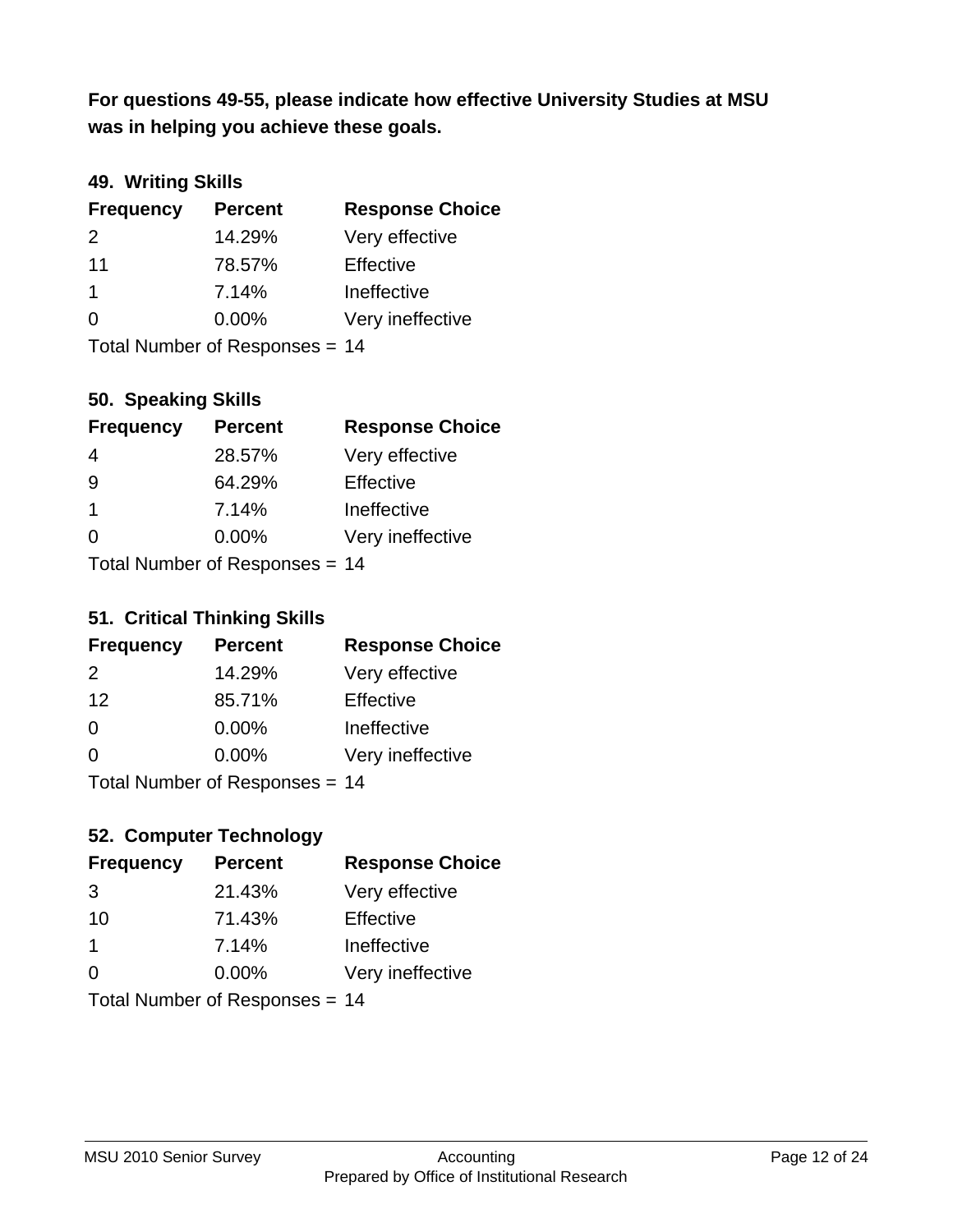### **53. General Knowledge in the liberal arts and sciences**

| <b>Frequency</b> | <b>Percent</b> | <b>Response Choice</b> |
|------------------|----------------|------------------------|
| $\Omega$         | $0.00\%$       | Very effective         |
| 11               | 78.57%         | Effective              |
| $\mathcal{P}$    | 14.29%         | Ineffective            |
|                  | 7.14%          | Very ineffective       |
|                  |                |                        |

Total Number of Responses = 14

#### **54. International Perspectives**

| <b>Frequency</b> | <b>Percent</b> | <b>Response Choice</b> |
|------------------|----------------|------------------------|
| $\Omega$         | 0.00%          | Very effective         |
| 8                | 57.14%         | Effective              |
| 6                | 42.86%         | Ineffective            |
| $\Omega$         | 0.00%          | Very ineffective       |
|                  |                |                        |

Total Number of Responses = 14

### **55. Stimulation of interest in areas outside your chosen field of study**

| <b>Frequency</b> | <b>Percent</b>                 | <b>Response Choice</b> |
|------------------|--------------------------------|------------------------|
| $\Omega$         | $0.00\%$                       | Very effective         |
| 8                | 57.14%                         | Effective              |
| $\overline{5}$   | 35.71%                         | Ineffective            |
| -1               | 7.14%                          | Very ineffective       |
|                  | Total Number of Responses = 14 |                        |

**For questions 56-83, please indicate how satisfactorily the following**

### **met your needs**

#### **56. African-American Student Services**

| <b>Frequency</b> | <b>Percent</b>                 | <b>Response Choice</b> |
|------------------|--------------------------------|------------------------|
| 14               | 93.33%                         | Did not use            |
| $\Omega$         | $0.00\%$                       | Very satisfied         |
| 0                | 0.00%                          | Satisfied              |
| $\overline{1}$   | 6.67%                          | <b>Dissatisfied</b>    |
| $\Omega$         | $0.00\%$                       | Very dissatisfied      |
|                  | Total Number of Responses = 15 |                        |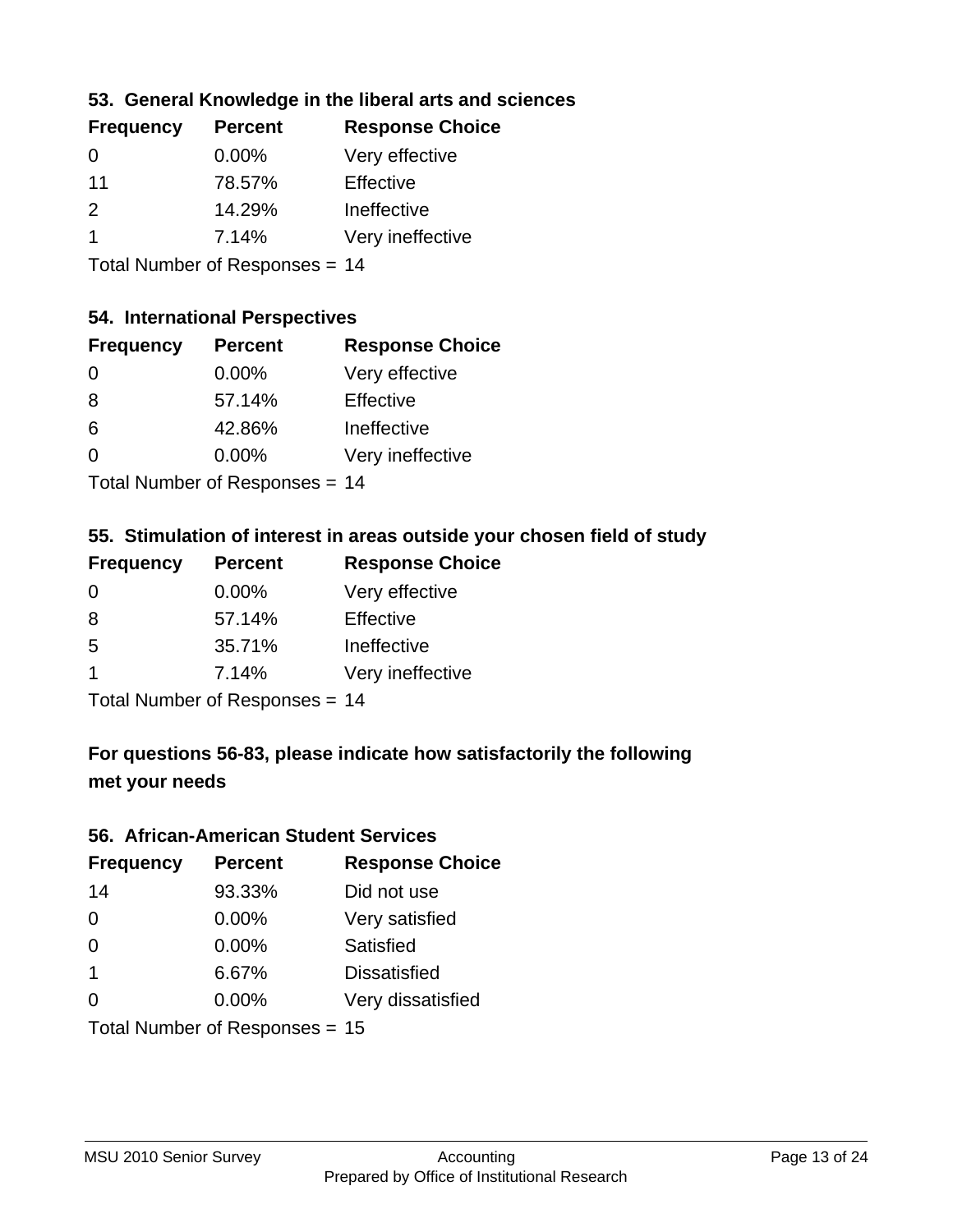#### **57. Career Services Office**

| <b>Frequency</b> | <b>Percent</b> | <b>Response Choice</b> |
|------------------|----------------|------------------------|
| $\mathcal{P}$    | 13.33%         | Did not use            |
| 8                | 53.33%         | Very satisfied         |
| 5                | 33.33%         | Satisfied              |
| ∩                | 0.00%          | <b>Dissatisfied</b>    |
|                  | $0.00\%$       | Very dissatisfied      |
|                  |                |                        |

Total Number of Responses = 15

### **58. Counseling and Testing Center**

| <b>Frequency</b> | <b>Percent</b>             | <b>Response Choice</b> |
|------------------|----------------------------|------------------------|
| 11               | 73.33%                     | Did not use            |
| 1                | 6.67%                      | Very satisfied         |
| 2                | 13.33%                     | Satisfied              |
| 1                | 6.67%                      | <b>Dissatisfied</b>    |
| 0                | $0.00\%$                   | Very dissatisfied      |
|                  | Total Number of Deepersoon |                        |

Total Number of Responses = 15

#### **59. Cultural programming and activities**

| <b>Frequency</b> | <b>Percent</b>                 | <b>Response Choice</b> |
|------------------|--------------------------------|------------------------|
| 14               | 93.33%                         | Did not use            |
| 0                | 0.00%                          | Very satisfied         |
| -1               | 6.67%                          | Satisfied              |
| $\Omega$         | 0.00%                          | <b>Dissatisfied</b>    |
| $\Omega$         | $0.00\%$                       | Very dissatisfied      |
|                  | Total Number of Responses = 15 |                        |

### **60. E-study courses**

| <b>Frequency</b> | <b>Percent</b>                 | <b>Response Choice</b> |
|------------------|--------------------------------|------------------------|
| 7                | 46.67%                         | Did not use            |
| 3                | 20.00%                         | Very satisfied         |
| 5                | 33.33%                         | Satisfied              |
| $\Omega$         | 0.00%                          | <b>Dissatisfied</b>    |
| $\Omega$         | $0.00\%$                       | Very dissatisfied      |
|                  | Total Number of Responses = 15 |                        |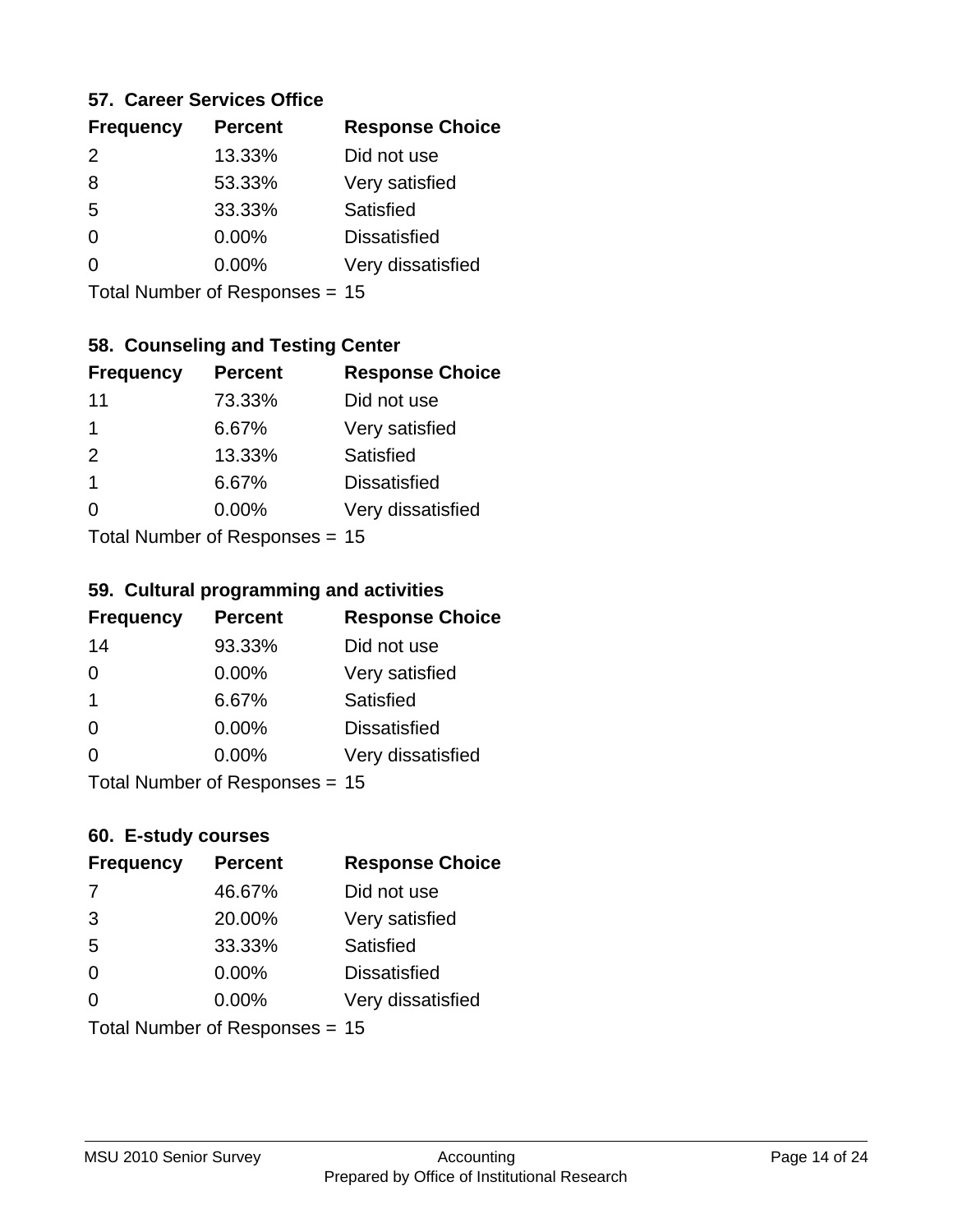#### **61. Food Services**

| <b>Response Choice</b> |
|------------------------|
|                        |
|                        |
|                        |
|                        |
| Very dissatisfied      |
|                        |

Total Number of Responses = 15

### **62. Greek life and activities**

| <b>Frequency</b>               | <b>Percent</b> | <b>Response Choice</b> |
|--------------------------------|----------------|------------------------|
| 10                             | 66.67%         | Did not use            |
| 3                              | 20.00%         | Very satisfied         |
| 2                              | 13.33%         | Satisfied              |
| $\Omega$                       | 0.00%          | <b>Dissatisfied</b>    |
| 0                              | $0.00\%$       | Very dissatisfied      |
| Total Number of Responses = 15 |                |                        |

**63. Health Services**

| <b>Frequency</b>          | <b>Percent</b> | <b>Response Choice</b> |
|---------------------------|----------------|------------------------|
| 8                         | 53.33%         | Did not use            |
| $\Omega$                  | $0.00\%$       | Very satisfied         |
| 7                         | 46.67%         | <b>Satisfied</b>       |
| $\Omega$                  | 0.00%          | <b>Dissatisfied</b>    |
| $\Omega$                  | $0.00\%$       | Very dissatisfied      |
| Total Number of Desponses |                |                        |

Total Number of Responses = 15

### **64. Honor Societies/Departmental Clubs/Special Interest Organizations**

| <b>Frequency</b>               | <b>Percent</b> | <b>Response Choice</b> |
|--------------------------------|----------------|------------------------|
| 5                              | 33.33%         | Did not use            |
| 6                              | 40.00%         | Very satisfied         |
| $\overline{4}$                 | 26.67%         | Satisfied              |
| $\Omega$                       | 0.00%          | <b>Dissatisfied</b>    |
| $\Omega$                       | 0.00%          | Very dissatisfied      |
| Total Number of Responses = 15 |                |                        |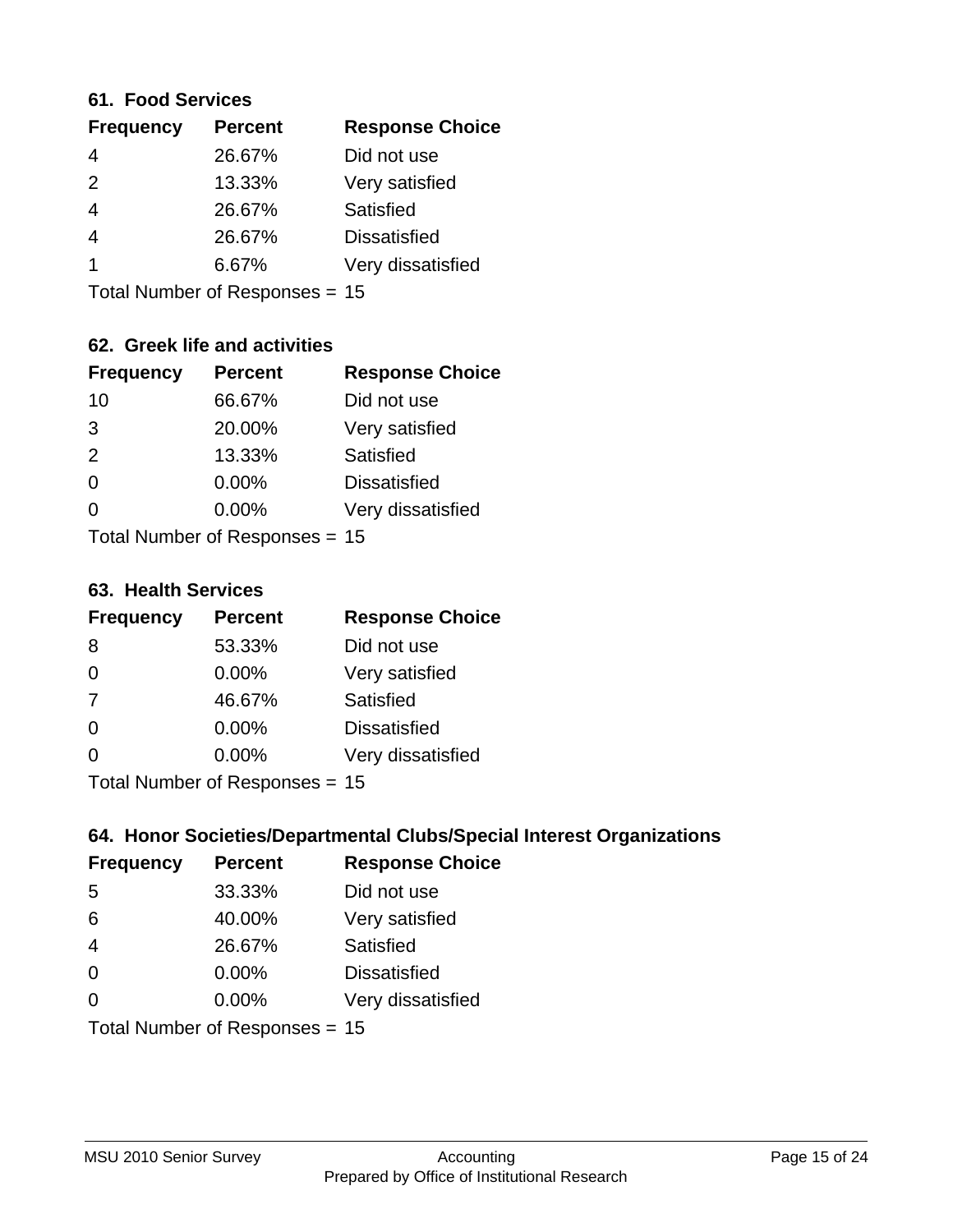#### **65. International Programs and activities**

| <b>Frequency</b> | <b>Percent</b> | <b>Response Choice</b> |
|------------------|----------------|------------------------|
| 14               | 93.33%         | Did not use            |
| 0                | 0.00%          | Very satisfied         |
| 1                | 6.67%          | Satisfied              |
| O                | $0.00\%$       | <b>Dissatisfied</b>    |
|                  | $0.00\%$       | Very dissatisfied      |
|                  |                |                        |

Total Number of Responses = 15

### **66. International student support services**

| <b>Frequency</b>          | <b>Percent</b> | <b>Response Choice</b> |
|---------------------------|----------------|------------------------|
| 14                        | 93.33%         | Did not use            |
| $\Omega$                  | 0.00%          | Very satisfied         |
| $\mathbf 1$               | 6.67%          | <b>Satisfied</b>       |
| $\Omega$                  | 0.00%          | <b>Dissatisfied</b>    |
| ∩                         | 0.00%          | Very dissatisfied      |
| Total Number of Desponses |                |                        |

Total Number of Responses = 15

#### **67. Intramural Sports and Recreation**

| <b>Frequency</b>                | <b>Percent</b> | <b>Response Choice</b> |
|---------------------------------|----------------|------------------------|
| 10                              | 66.67%         | Did not use            |
| 2                               | 13.33%         | Very satisfied         |
| 2                               | 13.33%         | Satisfied              |
| -1                              | 6.67%          | <b>Dissatisfied</b>    |
| $\Omega$                        | 0.00%          | Very dissatisfied      |
| $Total Number of Denonose = 45$ |                |                        |

I otal Number of Responses = 15

### **68. Lowry Center/Community College**

| <b>Frequency</b> | <b>Percent</b>                 | <b>Response Choice</b> |
|------------------|--------------------------------|------------------------|
| 15               | 100.00%                        | Did not use            |
| $\Omega$         | 0.00%                          | Very satisfied         |
| $\Omega$         | 0.00%                          | Satisfied              |
| $\Omega$         | $0.00\%$                       | <b>Dissatisfied</b>    |
| $\Omega$         | $0.00\%$                       | Very dissatisfied      |
|                  | Total Number of Responses = 15 |                        |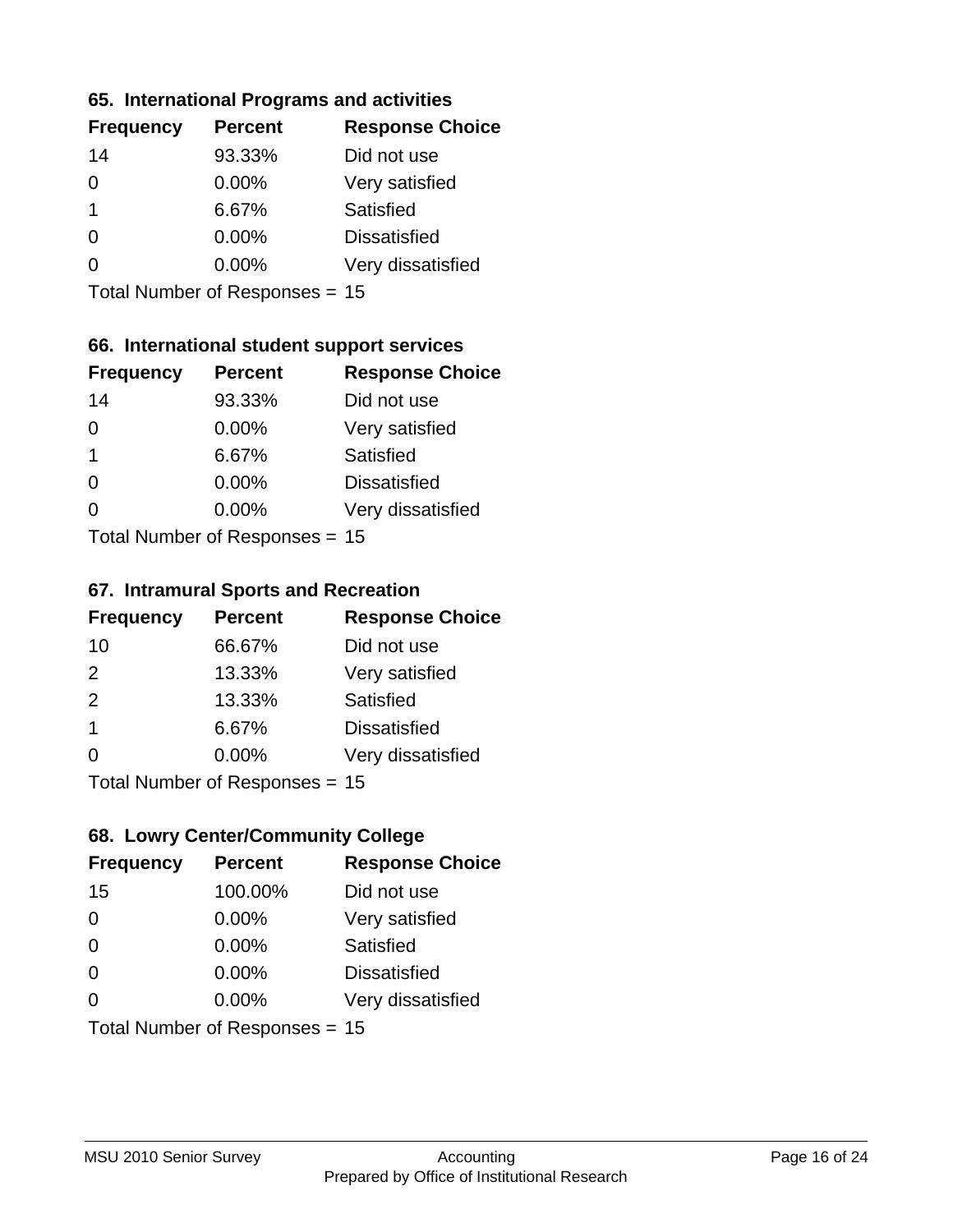### **69. Library**

| <b>Frequency</b> | <b>Percent</b> | <b>Response Choice</b> |
|------------------|----------------|------------------------|
| 0                | 0.00%          | Did not use            |
| 5                | 33.33%         | Very satisfied         |
| 9                | 60.00%         | Satisfied              |
|                  | 6.67%          | <b>Dissatisfied</b>    |
| O                | $0.00\%$       | Very dissatisfied      |
|                  |                |                        |

Total Number of Responses = 15

# **70. MAP Report**

| <b>Frequency</b> | <b>Percent</b>                 | <b>Response Choice</b> |
|------------------|--------------------------------|------------------------|
| 1                | 6.67%                          | Did not use            |
| 3                | 20.00%                         | Very satisfied         |
| 8                | 53.33%                         | Satisfied              |
| 2                | 13.33%                         | <b>Dissatisfied</b>    |
| 1                | 6.67%                          | Very dissatisfied      |
|                  | Total Number of Responses = 15 |                        |

#### **71. MSU Web site**

| <b>Frequency</b>                 | <b>Percent</b> | <b>Response Choice</b> |
|----------------------------------|----------------|------------------------|
| $\Omega$                         | $0.00\%$       | Did not use            |
| 8                                | 53.33%         | Very satisfied         |
| 7                                | 46.67%         | Satisfied              |
| $\Omega$                         | 0.00%          | <b>Dissatisfied</b>    |
| $\Omega$                         | 0.00%          | Very dissatisfied      |
| Total Number of Responses $= 15$ |                |                        |

### **72. NCAA Sports**

| <b>Frequency</b>               | <b>Percent</b> | <b>Response Choice</b> |
|--------------------------------|----------------|------------------------|
| 8                              | 53.33%         | Did not use            |
| 2                              | 13.33%         | Very satisfied         |
| 5                              | 33.33%         | Satisfied              |
| $\Omega$                       | 0.00%          | <b>Dissatisfied</b>    |
| $\Omega$                       | 0.00%          | Very dissatisfied      |
| Total Number of Responses = 15 |                |                        |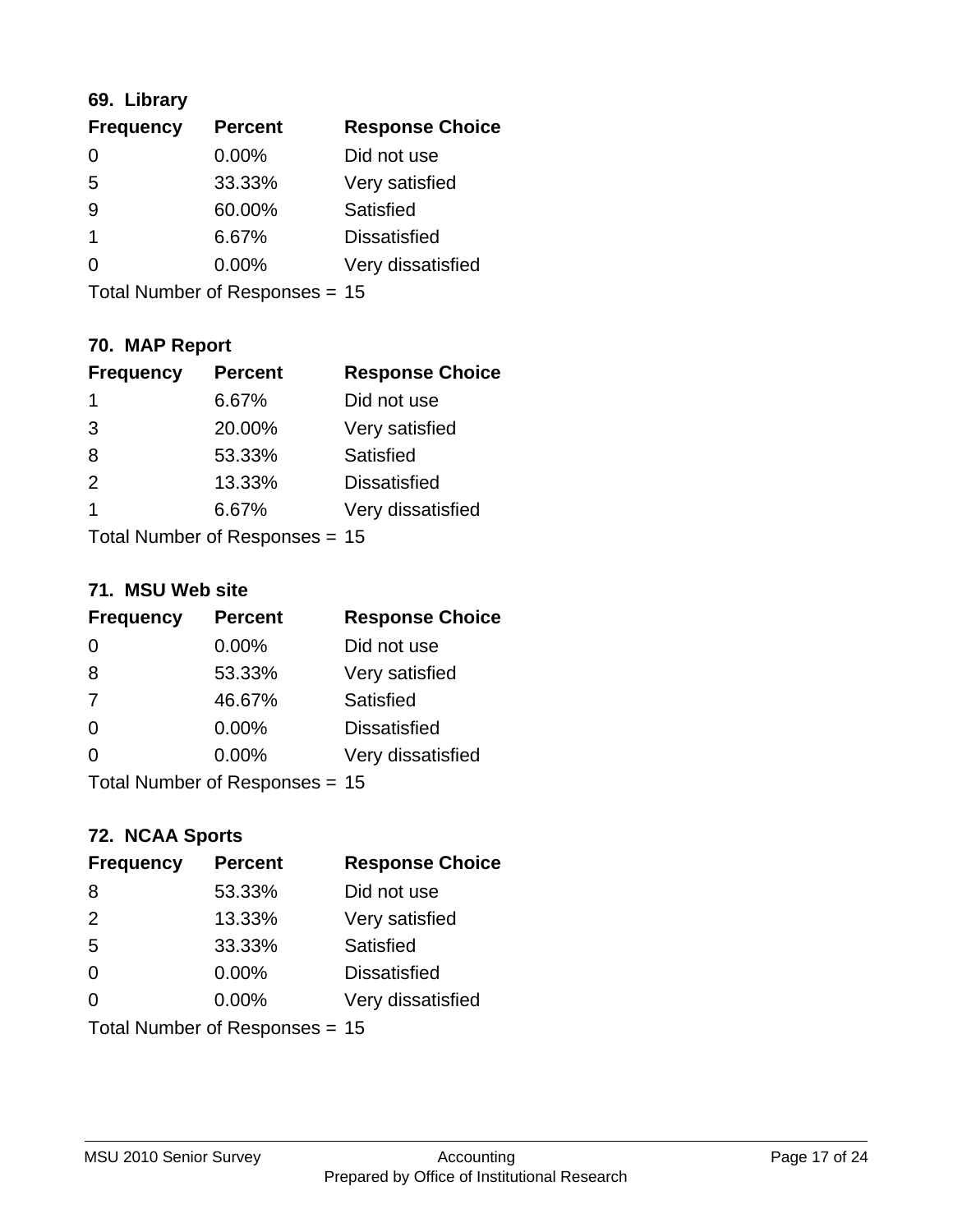### **73. Online courses that are not e-study**

| <b>Percent</b> | <b>Response Choice</b> |
|----------------|------------------------|
| 78.57%         | Did not use            |
| 7.14%          | Very satisfied         |
| 14.29%         | Satisfied              |
| $0.00\%$       | <b>Dissatisfied</b>    |
| $0.00\%$       | Very dissatisfied      |
|                |                        |

Total Number of Responses = 14

### **74. Racer Touch Registration**

| <b>Frequency</b>          | <b>Percent</b> | <b>Response Choice</b> |
|---------------------------|----------------|------------------------|
| $\Omega$                  | $0.00\%$       | Did not use            |
| 2                         | 13.33%         | Very satisfied         |
| 6                         | 40.00%         | <b>Satisfied</b>       |
| 2                         | 13.33%         | <b>Dissatisfied</b>    |
| 5                         | 33.33%         | Very dissatisfied      |
| Total Number of Desponses |                |                        |

Total Number of Responses = 15

#### **75. Residential College programming and activities**

| <b>Frequency</b> | <b>Percent</b>            | <b>Response Choice</b> |
|------------------|---------------------------|------------------------|
| 6                | 40.00%                    | Did not use            |
| $\overline{1}$   | 6.67%                     | Very satisfied         |
| 7                | 46.67%                    | Satisfied              |
| -1               | 6.67%                     | <b>Dissatisfied</b>    |
| $\Omega$         | 0.00%                     | Very dissatisfied      |
|                  | Total Number of DoEROR 0. |                        |

Total Number of Responses = 15

### **76. Scholarships/grants/student employment**

| <b>Frequency</b>               | <b>Percent</b> | <b>Response Choice</b> |
|--------------------------------|----------------|------------------------|
| $\mathcal{P}$                  | 13.33%         | Did not use            |
| 5                              | 33.33%         | Very satisfied         |
| $\overline{4}$                 | 26.67%         | Satisfied              |
| $\overline{4}$                 | 26.67%         | <b>Dissatisfied</b>    |
| $\Omega$                       | $0.00\%$       | Very dissatisfied      |
| Total Number of Responses = 15 |                |                        |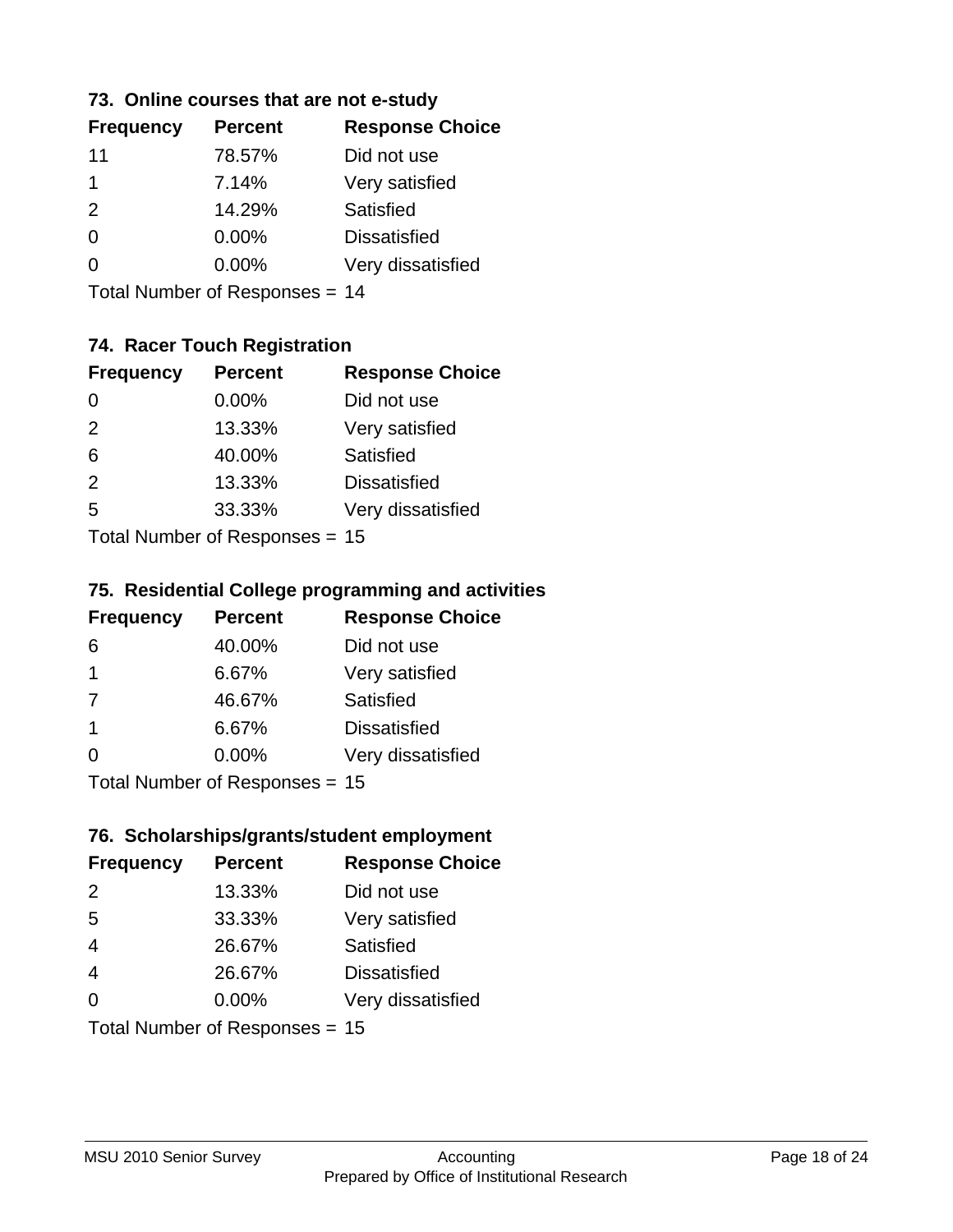#### **77. Security Services**

| <b>Frequency</b> | <b>Percent</b> | <b>Response Choice</b> |
|------------------|----------------|------------------------|
| 10               | 66.67%         | Did not use            |
|                  | 6.67%          | Very satisfied         |
| 4                | 26.67%         | Satisfied              |
| 0                | $0.00\%$       | <b>Dissatisfied</b>    |
| O                | $0.00\%$       | Very dissatisfied      |
|                  |                |                        |

Total Number of Responses = 15

### **78. Services for non-traditional students**

| <b>Frequency</b>          | <b>Percent</b> | <b>Response Choice</b> |
|---------------------------|----------------|------------------------|
| 14                        | 93.33%         | Did not use            |
| $\Omega$                  | 0.00%          | Very satisfied         |
| $\Omega$                  | $0.00\%$       | <b>Satisfied</b>       |
| $\overline{1}$            | 6.67%          | <b>Dissatisfied</b>    |
| 0                         | 0.00%          | Very dissatisfied      |
| Total Number of Desponses |                |                        |

Total Number of Responses = 15

#### **79. Student Support Services (Trio)**

| <b>Frequency</b>                | <b>Percent</b> | <b>Response Choice</b> |
|---------------------------------|----------------|------------------------|
| 15                              | 100.00%        | Did not use            |
| $\Omega$                        | 0.00%          | Very satisfied         |
| $\Omega$                        | 0.00%          | Satisfied              |
| $\Omega$                        | 0.00%          | <b>Dissatisfied</b>    |
| $\Omega$                        | 0.00%          | Very dissatisfied      |
| $Total Number of Denonose = 45$ |                |                        |

I otal Number of Responses = 15

### **80. Student PIN System**

| <b>Frequency</b>               | <b>Percent</b> | <b>Response Choice</b> |
|--------------------------------|----------------|------------------------|
| 0                              | 0.00%          | Did not use            |
| 5                              | 33.33%         | Very satisfied         |
| 8                              | 53.33%         | Satisfied              |
| 2                              | 13.33%         | <b>Dissatisfied</b>    |
| 0                              | $0.00\%$       | Very dissatisfied      |
| Total Number of Responses = 15 |                |                        |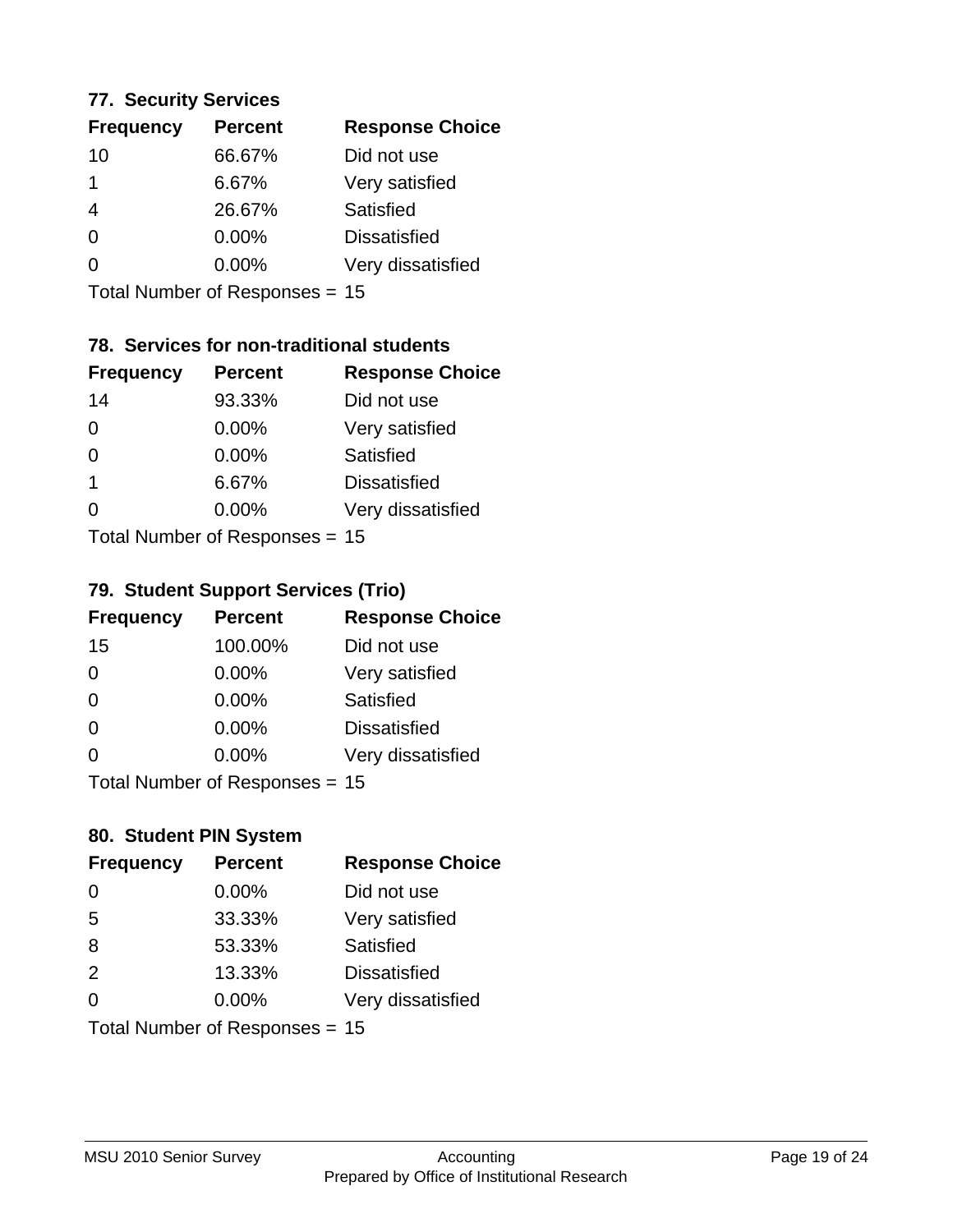### **81. Student Records/Transcript Services**

| <b>Percent</b> | <b>Response Choice</b> |
|----------------|------------------------|
| 6.67%          | Did not use            |
| 26.67%         | Very satisfied         |
| 53.33%         | Satisfied              |
| 6.67%          | <b>Dissatisfied</b>    |
| 6.67%          | Very dissatisfied      |
|                |                        |

Total Number of Responses = 15

### **82. Computer and Internet access for study and research needs**

| <b>Frequency</b>          | <b>Percent</b> | <b>Response Choice</b> |
|---------------------------|----------------|------------------------|
| 1                         | 6.67%          | Did not use            |
| 8                         | 53.33%         | Very satisfied         |
| 6                         | 40.00%         | Satisfied              |
| $\Omega$                  | 0.00%          | <b>Dissatisfied</b>    |
| ∩                         | 0.00%          | Very dissatisfied      |
| Total Number of Deepersee |                |                        |

Total Number of Responses = 15

#### **83. Women's Center**

| <b>Frequency</b>          | <b>Percent</b> | <b>Response Choice</b> |
|---------------------------|----------------|------------------------|
| 14                        | 93.33%         | Did not use            |
| $\Omega$                  | $0.00\%$       | Very satisfied         |
| -1                        | 6.67%          | Satisfied              |
| $\Omega$                  | 0.00%          | <b>Dissatisfied</b>    |
| $\Omega$                  | 0.00%          | Very dissatisfied      |
| Total Number of Desponses |                |                        |

Total Number of Responses = 15

### **84. To what extent did you participate in Residential College activities?**

| <b>Frequency</b>           | <b>Percent</b> | <b>Response Choice</b> |
|----------------------------|----------------|------------------------|
| 7                          | 46.67%         | Did not participate    |
| -1                         | 6.67%          | Frequently             |
| 4                          | 26.67%         | Occasionally           |
| 3                          | 20.00%         | Seldom                 |
| Total Number of Denonone – |                |                        |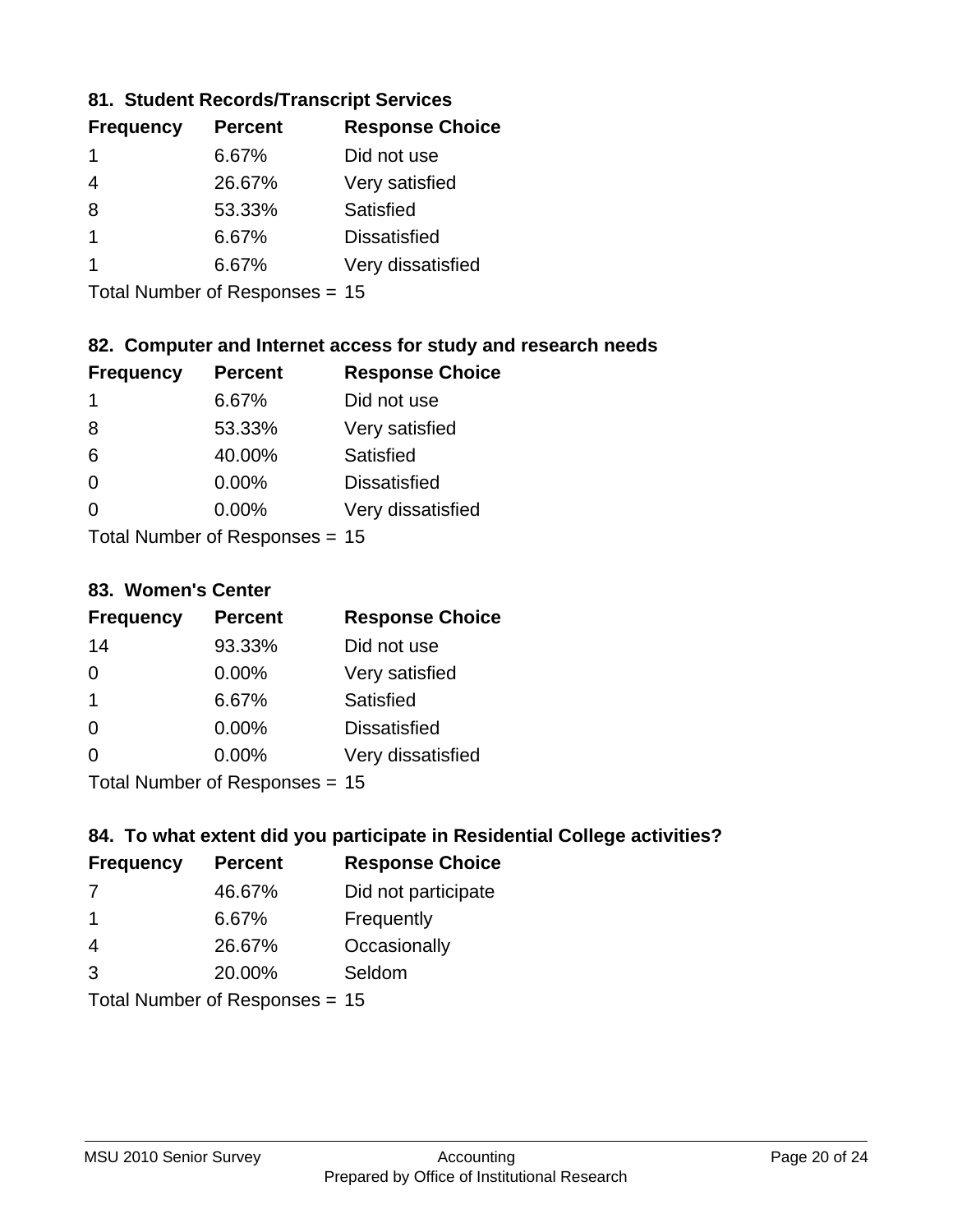| <b>Frequency</b> | <b>Percent</b> | <b>Response Choice</b>                 |
|------------------|----------------|----------------------------------------|
| 6                | 40.00%         | Not familiar with Residential Colleges |
| $\overline{2}$   | 13.33%         | Very positive                          |
| -5               | 33.33%         | <b>Positive</b>                        |
| 2                | 13.33%         | <b>Negative</b>                        |
| $\overline{0}$   | $0.00\%$       | Very negative                          |
|                  |                |                                        |

### **85. Which phrase best describes your opinion of Residential Colleges?**

Total Number of Responses = 15

#### **Questions 86-95**

**University Graduate." Please indicate how effective your MSU experience was in The University has formulated ten desired "Characteristics of the Murray State enhancing your abilities in each area.**

**86. Engage in mature, independent and creative thought and express that thought effectively in oral and written communication;**

| <b>Frequency</b> | <b>Percent</b> | <b>Response Choice</b> |
|------------------|----------------|------------------------|
| $\mathcal{P}$    | 13.33%         | Very effective         |
| 12               | 80.00%         | Effective              |
|                  | 6.67%          | Ineffective            |
| $\Omega$         | $0.00\%$       | Very ineffective       |

Total Number of Responses = 15

**87. Understand and apply the critical and scientific methodologies that** 

**academic disciplines employ to discover knowledge and ascertain its validity;**

| <b>Frequency</b> | <b>Percent</b> | <b>Response Choice</b> |
|------------------|----------------|------------------------|
| 2                | 14.29%         | Very effective         |
| 8                | 57.14%         | Effective              |
| 3                | 21.43%         | Ineffective            |
| $\overline{1}$   | 7.14%          | Very ineffective       |
|                  |                |                        |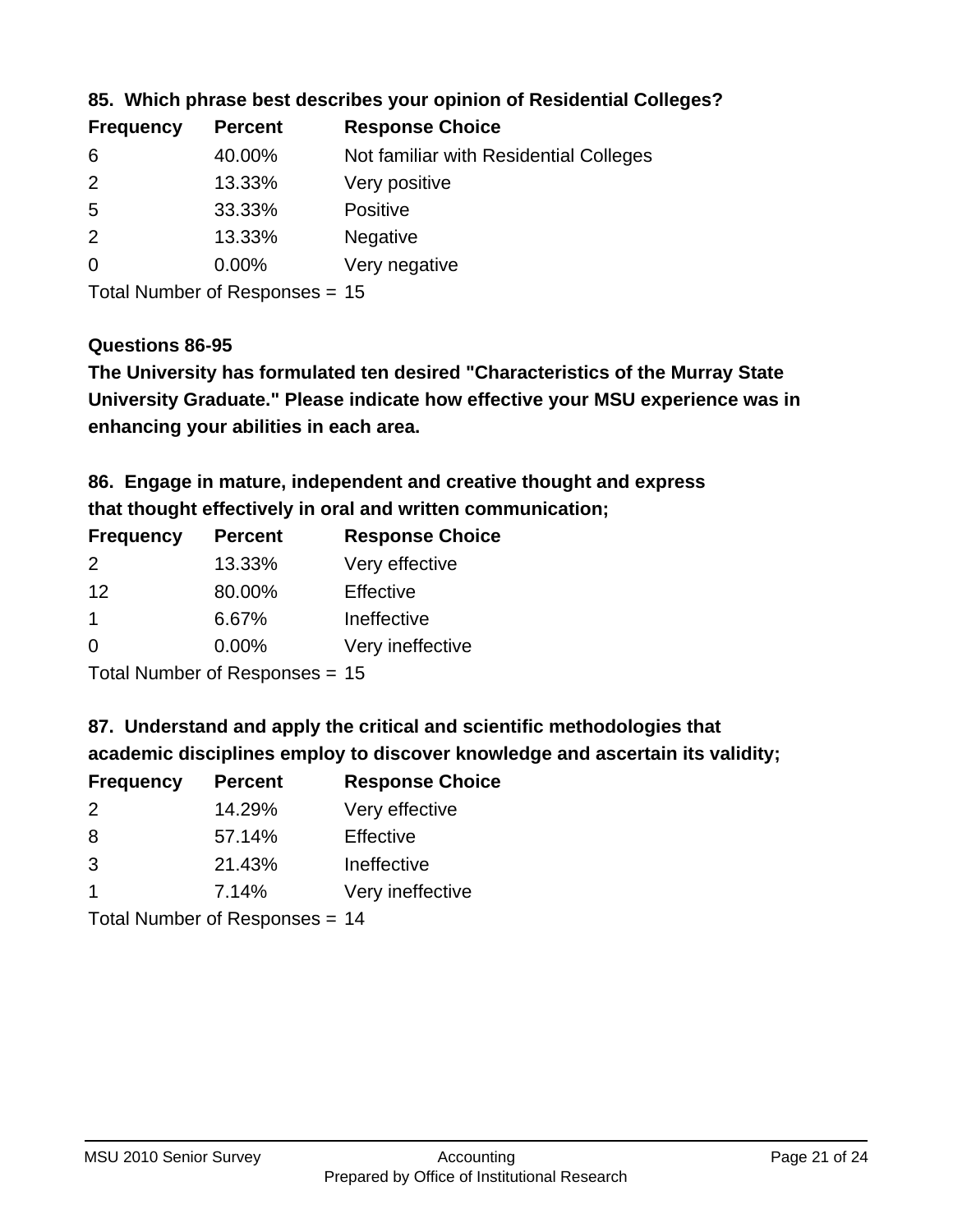# **88. Apply sound standards of information gathering, analysis and evaluation to reach logical decisions;**

| <b>Frequency</b> | <b>Percent</b> | <b>Response Choice</b> |
|------------------|----------------|------------------------|
| 4                | 28.57%         | Very effective         |
| 10               | 71.43%         | Effective              |
| O                | $0.00\%$       | Ineffective            |
| O                | $0.00\%$       | Very ineffective       |
|                  |                |                        |

Total Number of Responses = 14

# **89. Understand the roles and applications of science and technology in the solution of the problems of a changing world;**

| <b>Frequency</b>     | <b>Percent</b> | <b>Response Choice</b> |
|----------------------|----------------|------------------------|
| $\mathcal{P}$        | 14.29%         | Very effective         |
| 10                   | 71.43%         | Effective              |
| $\mathbf 1$          | 7.14%          | Ineffective            |
| $\blacktriangleleft$ | 7.14%          | Very ineffective       |
|                      |                |                        |

Total Number of Responses = 14

# **90. Demonstrate a critical understanding of the world's historical, literary, philosophical, and artistic traditions;**

| <b>Frequency</b> | <b>Percent</b> | <b>Response Choice</b> |
|------------------|----------------|------------------------|
| 2                | 14.29%         | Very effective         |
| 8                | 57.14%         | Effective              |
| 4                | 28.57%         | Ineffective            |
| $\Omega$         | 0.00%          | Very ineffective       |
|                  |                |                        |

Total Number of Responses = 14

# **91. Understand the dynamics of cultural diversity, of competing economic and political systems, and of complex moral and ethical issues;**

| <b>Frequency</b> | <b>Percent</b>                 | <b>Response Choice</b> |
|------------------|--------------------------------|------------------------|
| 3                | 21.43%                         | Very effective         |
| 10               | 71.43%                         | Effective              |
| $\mathbf 1$      | 7.14%                          | Ineffective            |
| $\Omega$         | 0.00%                          | Very ineffective       |
|                  | Total Number of Responses = 14 |                        |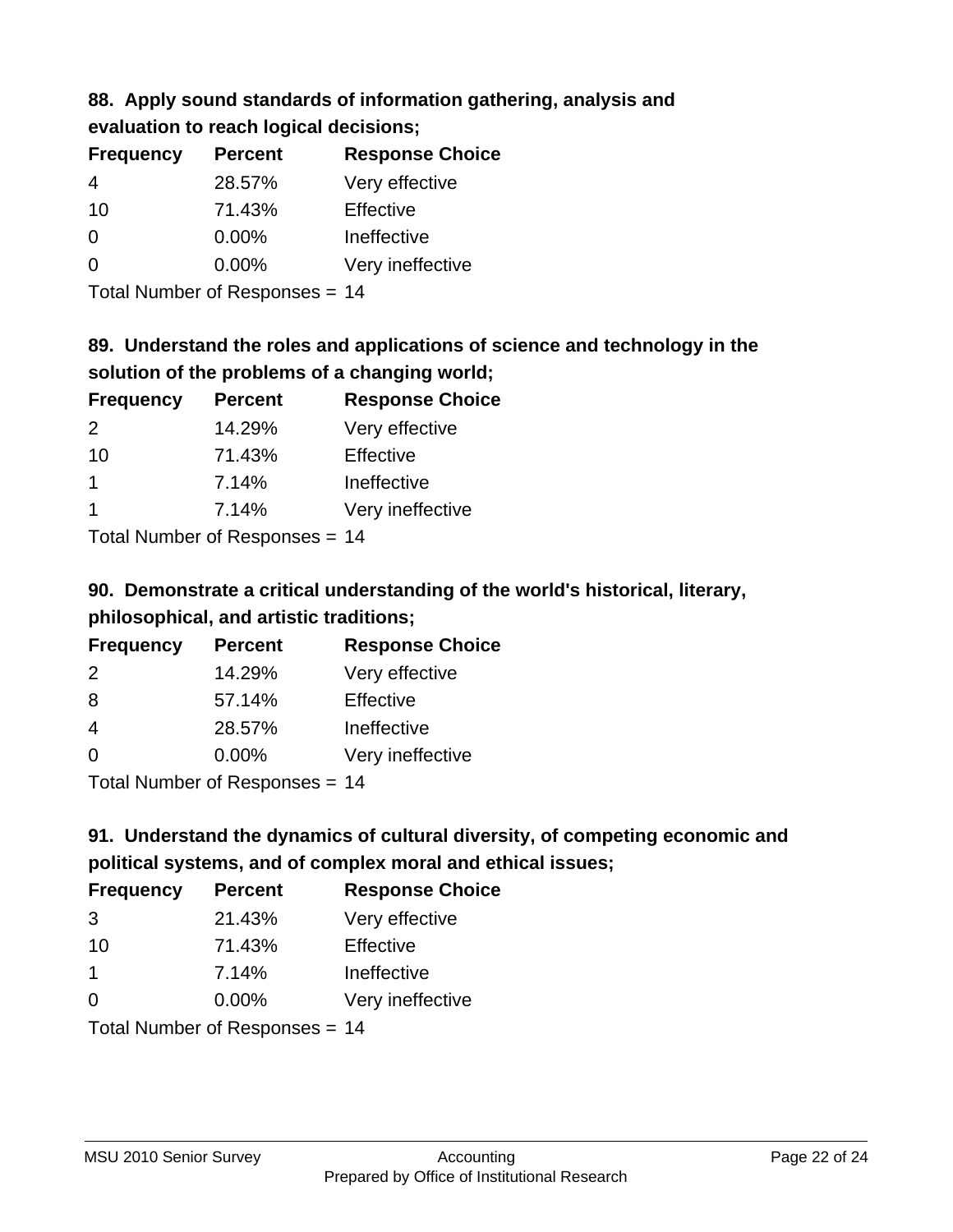### **92. Understand the nature of and engage in ethical behavior and**

**responsible citizenship;**

| <b>Frequency</b> | <b>Percent</b> | <b>Response Choice</b> |
|------------------|----------------|------------------------|
| 8                | 57.14%         | Very effective         |
| 6                | 42.86%         | Effective              |
| 0                | $0.00\%$       | Ineffective            |
| $\Omega$         | $0.00\%$       | Very ineffective       |
|                  |                |                        |

Total Number of Responses = 14

# **93. Understand the importance of the behaviors necessary to maintain a healthy lifestyle;**

| <b>Frequency</b>        | <b>Percent</b> | <b>Response Choice</b> |
|-------------------------|----------------|------------------------|
| 5                       | 35.71%         | Very effective         |
| 8                       | 57.14%         | Effective              |
| $\overline{\mathbf{1}}$ | 7.14%          | Ineffective            |
| $\Omega$                | 0.00%          | Very ineffective       |
|                         |                |                        |

Total Number of Responses = 14

### **94. Demonstrate mastery of a chosen field of study; and**

| <b>Frequency</b> | <b>Percent</b> | <b>Response Choice</b> |
|------------------|----------------|------------------------|
| 5                | 35.71%         | Very effective         |
| 9                | 64.29%         | Effective              |
| $\Omega$         | 0.00%          | Ineffective            |
| $\Omega$         | 0.00%          | Very ineffective       |
|                  |                |                        |

Total Number of Responses = 14

### **95. Value intellectual pursuit and continuous learning in a changing world.**

| <b>Frequency</b> | <b>Percent</b>             | <b>Response Choice</b> |
|------------------|----------------------------|------------------------|
| 3                | 21.43%                     | Very effective         |
| 11               | 78.57%                     | Effective              |
| $\Omega$         | 0.00%                      | Ineffective            |
| $\Omega$         | 0.00%                      | Very ineffective       |
|                  | Total Number of Deepersoon | 4 A                    |